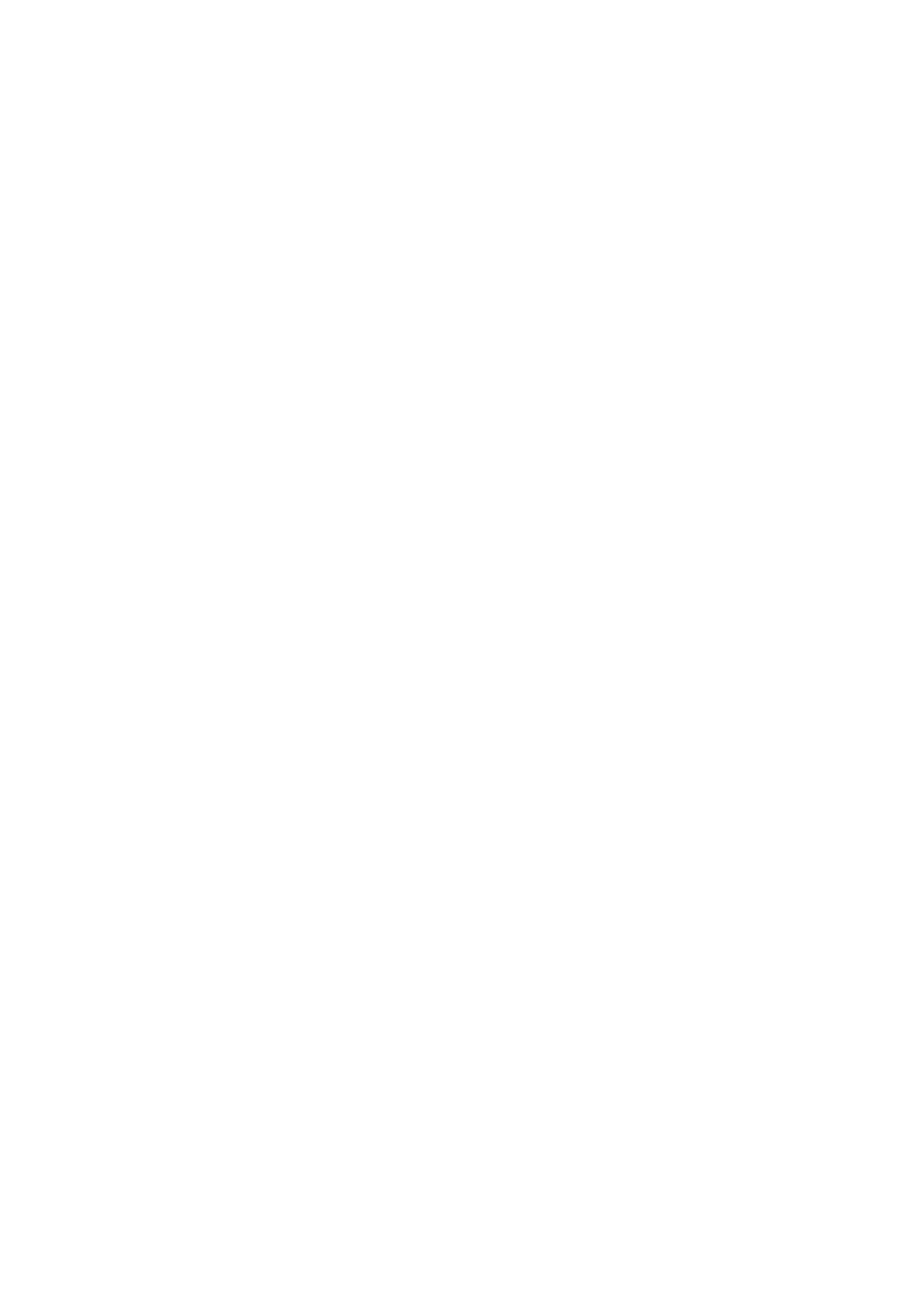# Treasure of Events 2019

# *An event lasts a day, memories last forever*

Welcome to the Mediterranean Beach Hotel 2019 Treasures of Events. Our aim is to offer you unforgettable occasions – from weddings and conferences, to events – that are infused with that extra special magic of the MedBeach!

Situated on Limassol's shoreline, close to the pulsing heart of the city, the Mediterranean is home to some of the most distinguished and varied event spaces in Cyprus, that boasts exceptional associated facilities.

Every member of our team is highly trained and skilled, devoted to bringing your all - important event to life with vision and passion.

Our Banqueting team is always available in tending to every last detail, thus ensuring that our guests enjoy seamless service, and a stay of sheer luxury.

We cannot stress enough that no request is too big, and no detail is too small: we are here to serve your wants and needs.

You, dear guest, are always our top priority. As a result, events hosted at the MedBeach lend to the creation of magical moments, masterful memories, and experiences to treasure a lifetime.

We look forward to serving you

Vassos Kilanis General Manager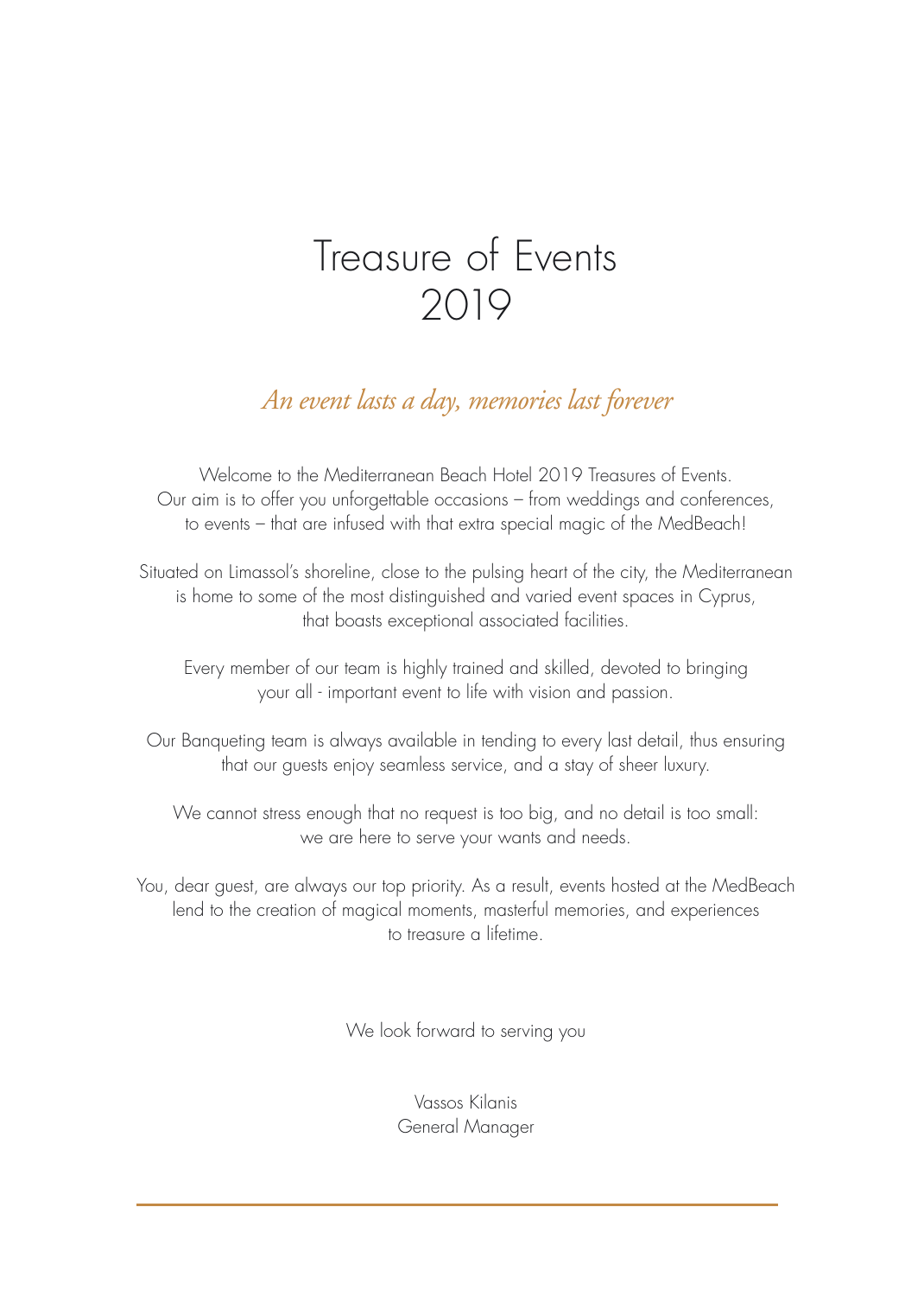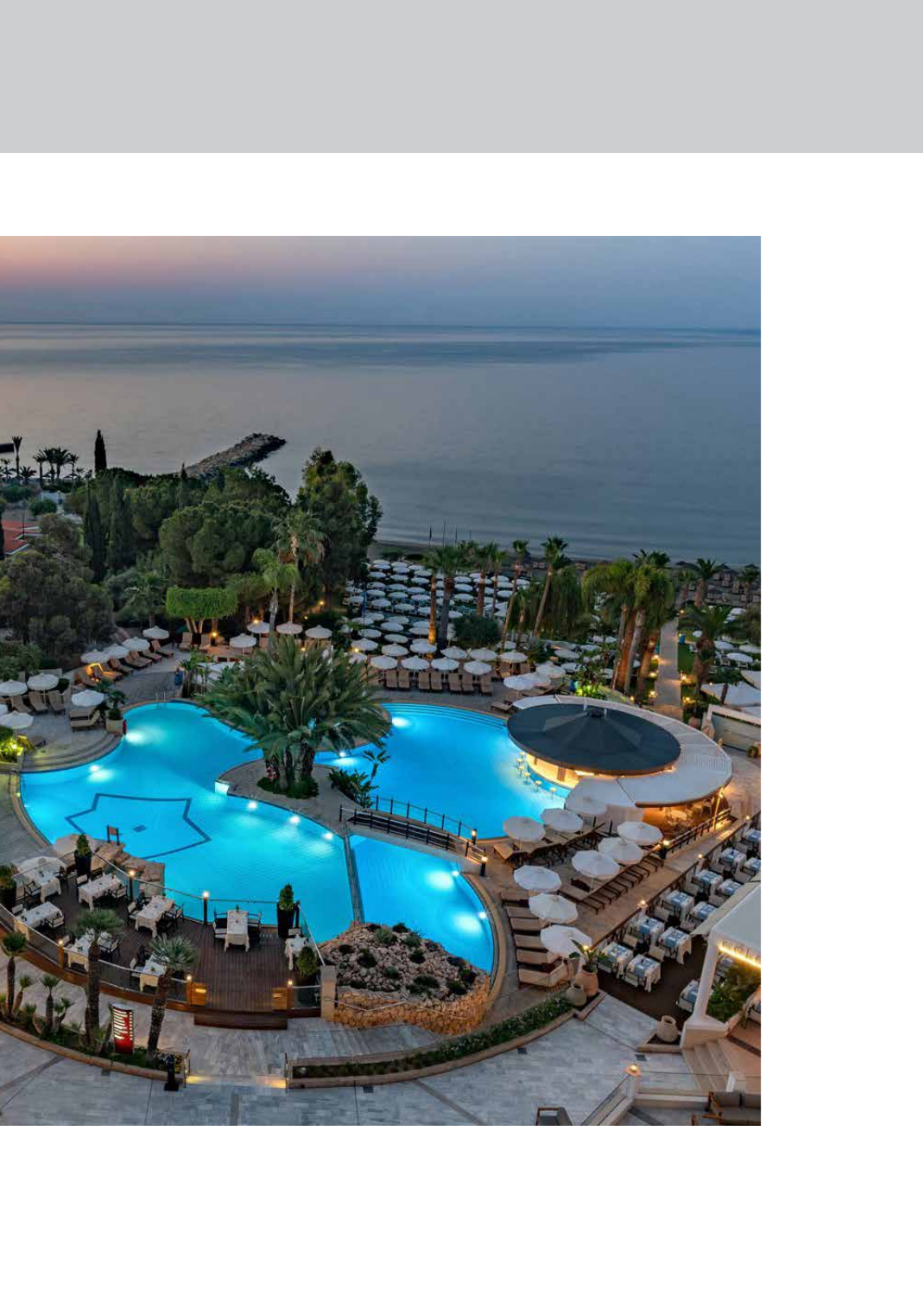| <b>INDEX</b>                                     | <b>PAGES</b> |
|--------------------------------------------------|--------------|
| <b>WEDDINGS</b>                                  | $4 - 8$      |
| <b>Weddings Collection</b>                       | $4 - 5$      |
| Canapes                                          | 6            |
| The Finer Details                                | $7 - 8$      |
| The perfect fit for your special day: our venues | 8            |
| <b>CORPORATE EVENTS</b>                          | $9 - 11$     |
| Cocktail Selection                               | 9            |
| Selection of Gourmet Canapes                     | $10 - 11$    |
| <b>FOOD MENUS</b>                                | $12 - 22$    |
| <b>Buffet Menu Selection</b>                     | $12 - 16$    |
| Light Working Menu                               | 17           |
| Set Menus                                        | $18 - 20$    |
| Sharing Menu                                     | 21           |
| <b>BEVERAGE PROPOSALS</b>                        | 22           |
| <b>INSPIRING MEETINGS</b>                        | $23 - 27$    |
| Coffee & Tea Moments                             | 23           |
| Meeting Venues                                   | 24           |
| Meeting Rooms Plans                              | 25           |
| Audiovisual Equipment                            | 26           |
| <b>TERMS &amp; CONDITIONS</b>                    | $28 - 30$    |
| <b>OUR CLIENTS</b>                               | $31 - 32$    |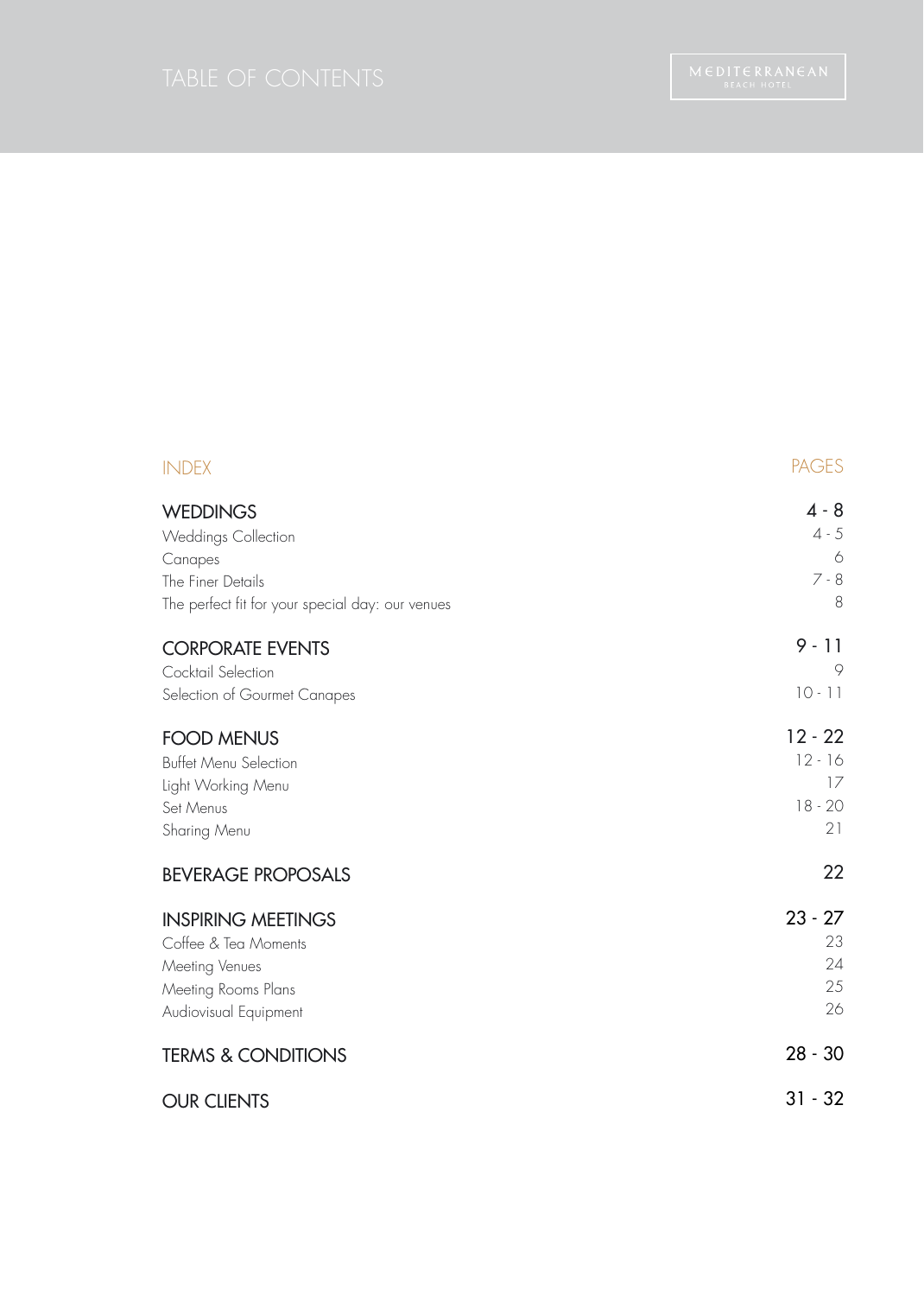# WEDDINGS COLLECTION

#### *"IN DREAMS AND IN LOVE THERE ARE NO IMPOSSIBILITIES." — JÁNOS ARANY*

Newly engaged, elated, and envisioning the grandeur and grace of your long-awaited wedding day: but with whom can you entrust such an important occasion?

Mediterranean Beach Hotel is home to a conscientious and caring team, which understands that loving deeply and dreaming vastly go hand in hand, and we work tirelessly to ensure that we succeed in delivering the wedding day you desire and deserve.

Nestled in an expansive network of lush, landscaped gardens, and poised above a golden, sandy shoreline, the Mediterranean Beach Hotel is an inherently romantic setting. Home to an all-encompassing array of venues, couples entrusting us with their wedding day can be sure of a personalised affair.

# *You say 'I do', and we'll take care of the rest!*

From designing a delectable menu, which focuses on fabulous flavours that satisfy the senses, to crafting the floral displays and organising the photographer, entertainment, and much, much more, your wedding day will bear witness to the fact that in dreams and in love there are no impossibilities. Your wedding day is a deeply personal event, and we treat it as such. Peruse our Amber and Blue Diamond Wedding Proposals for inspiration!

#### *Amber Wedding* Proposal includes:

- Venue: Our hotel's gardens or one of our banquet rooms
- Alcoholic and non-alcoholic tropical fruit punch
- French sparkling wine
- 6 canapés or petit fours per person (cold and hot items from our extensive selection)
- Background music during the cocktail reception
- Three-tier wedding cake
- Full set of ivory linen for chair covers and matching tablecloths for the wedding dinner

| <b>COCKTAIL RECEPTION</b>       | <b>PRICE PER PERSON</b> |
|---------------------------------|-------------------------|
| • 500 (minimum) to 750 guests   | €14.50                  |
| • 750 to 1,000 guests           | €14.00                  |
| $\bullet$ 1,001 to 1,250 guests | €13.50                  |
| • 1,251 to 1,500 guests         | €13.0C                  |
| • 1,501 guests and over         | €12.50                  |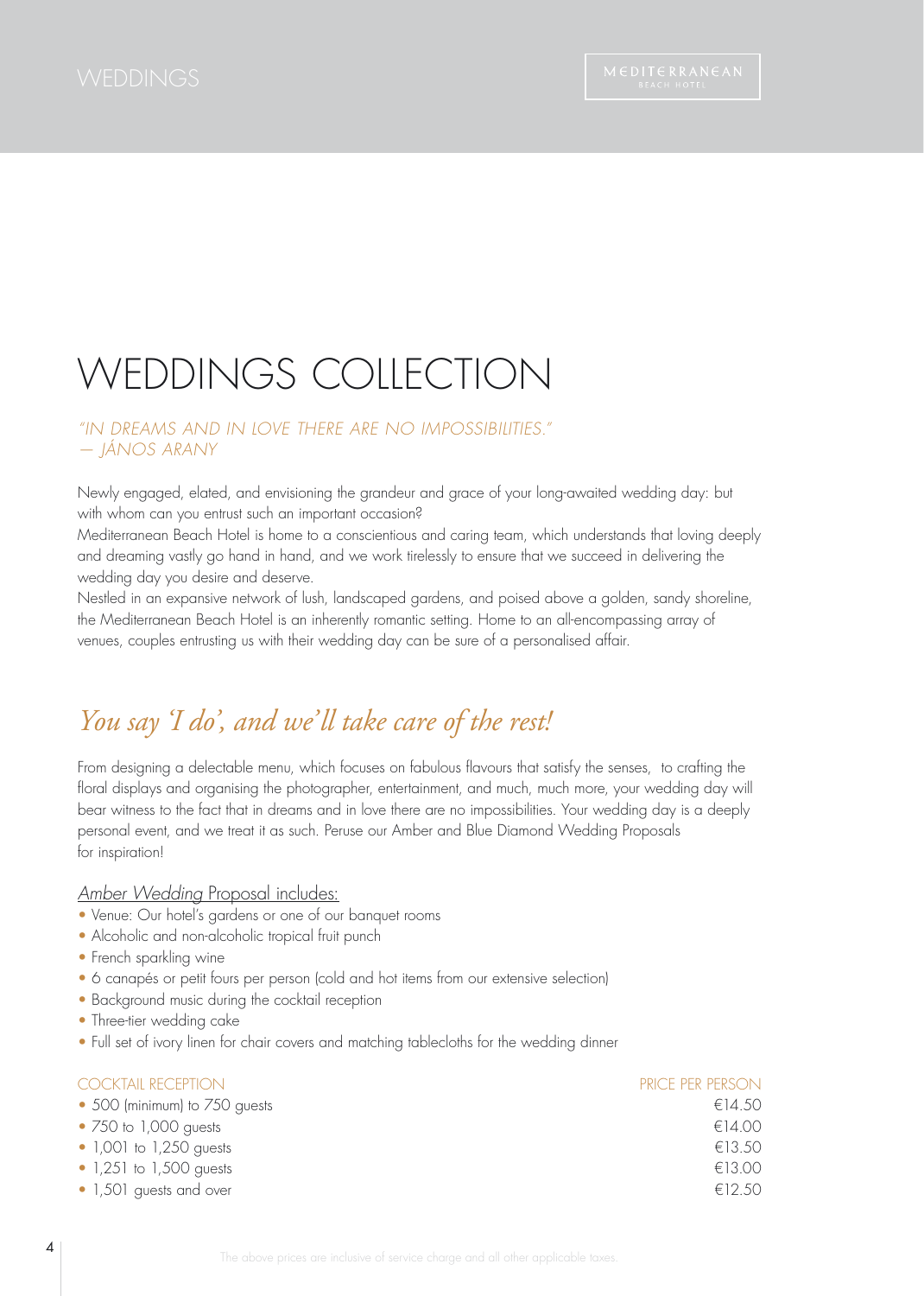

# *Magical moments to have and to hold, to love and to cherish*

Our Blue Diamond Wedding Proposal provides the perfect way to celebrate your wedding day. Whether it's a small intimate function, or a large celebration with up to two and a half thousand guests, you will be able to enjoy a variety of drinks – from tropical fruit punch to wine and beer – accompanied by a generous offering of canapés and petit fours. Along with an enchanting wedding cake, your celebration will sparkle in one of our grand rooms, perfectly complemented with our ivory-covered chairs and tables, and soft background music.

#### *Blue Diamond Wedding* Proposal includes:

- Venue: Our hotel's gardens or one of our banquet rooms
- Alcoholic and non-alcoholic tropical fruit punch
- Local white and red wine
- French sparkling wine
- Draught beer and soft drinks
- 8 canapés or petit fours per person (cold and hot items from our extensive selection)
- Background music during the cocktail reception
- Three-tier wedding cake
- Full set of ivory linen for chair covers and matching tablecloths for the wedding dinner

| COCKTAIL RECEPTION              | <b>PRICE PER PERSON</b> |
|---------------------------------|-------------------------|
| • 500 (minimum) to 750 guests   | €15.00                  |
| $\bullet$ 750 to 1,000 guests   | €14.50                  |
| $\bullet$ 1,001 to 1,250 guests | €14.00                  |
| • 1,251 to 1,500 guests         |                         |
| • 1,501 guests and over         | €13.50                  |
|                                 | €13.00                  |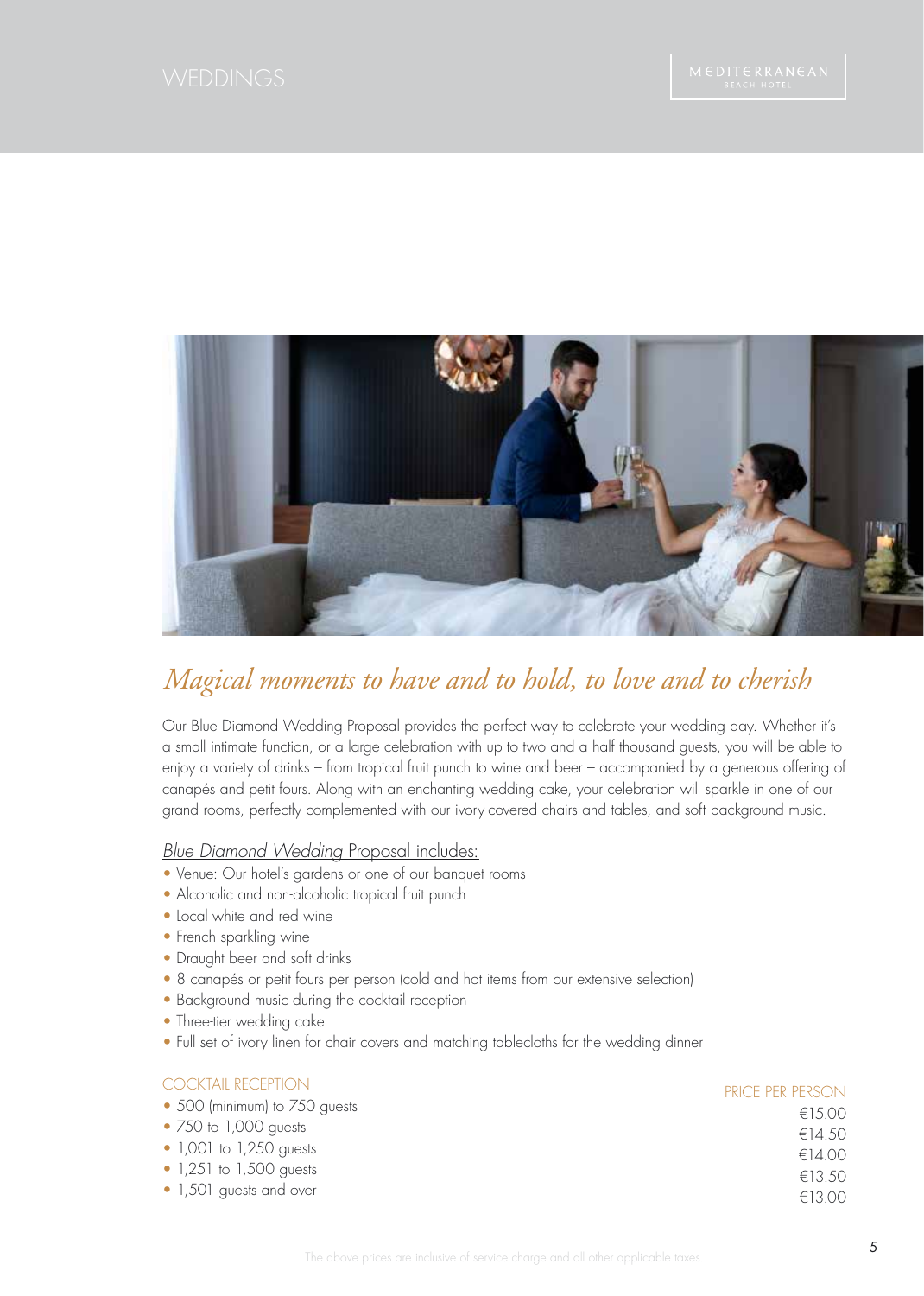# CANAPES

# *'LOVE COMES FROM THE HEART, BUT PASSES THROUGH THE STOMACH'*

### Love Bites *Cold*

- Hiromeri roulade with cream cheese
- Smoked salmon on brown bread
- Avocado and shrimp tart
- Camembert on croutons
- Selection of charcuteries stuffed with olives on croutons
- Roulade of smoked salmon with cream cheese
- Trout mousse on croutons with lemon and capers
- Parma ham with seasonal fresh fruit
- Smoked duck breast with mango confit
- Mini mozzarella with tomato rings on croutons

#### Love Bites *Hot*

- Bite-size spring rolls
- Koupes with mushrooms
- Koupes with mincemeat
- Butterfly prawns
- Pork souvlaki in pitta bread
- Halloumi in pitta bread
- Gammon in bread roll
- Sheftalia in pitta bread

#### Love Bites *Sweet temptations*

- Chocolate cups with orange mousse
- Chocolate cups with mango mousse
- Chocolate cups with pistachio mousse
- White chocolate cups with white chocolate mousse
- Profiteroles with exotic fruit
- Lemon meringue tarts
- Chocolate brownies

#### *Add a little extra love touch*

- Honey-glazed gammon served with pineapple sauce
- Roast turkey served with red cranberry sauce

### MASTER CHEF SHOW *(for a minimum of 500 guests)*

• Chicken taccos or tortilla • Beef taccos • Chicken gyros served in mini pitta bread • Fresh homemade pizza cooked à la minute • Slow-roasted prime rib of beef served with a fine herb sauce ADDITIONAL PRICE PER PERSON €2.00 €2.50 €1.50 €1.00 €2.80

For food allergen or intolerance advice, please let us know and we will be happy to assist you with your choices, or provide suitable alternative menu items.

- Halloumi with orange segments
- Smoked pork belly with nama onion marmalade
- Smoked turkey with asparagus
- Roquefort cheese with strawberry
- Salmon tartare tartlets
- Bresaola on croutons
- Roast beef on croutons
- Olive paste with feta cheese on croutons
- Grilled zucchini on bread
- Stuffed rolled grilled aubergine with feta cheese
- Mini chicken burger
- Beef burger in bread roll
- Chicken kebab glazed with teriyaki sauce
- Spicy, creamy prawns rolled in filo pastry
- Chicken drumstick pane
- Mini pizzas
- Chicken wings
- Chicken goujonette
- Marshmallows with chocolate
- Opera cake
- Walnut tarts
- Selection of macaroons
- Moist red velvet cake infused with cherry

• Roast pork loin served with apple sauce

• Finger chocolate delice and crunchy praline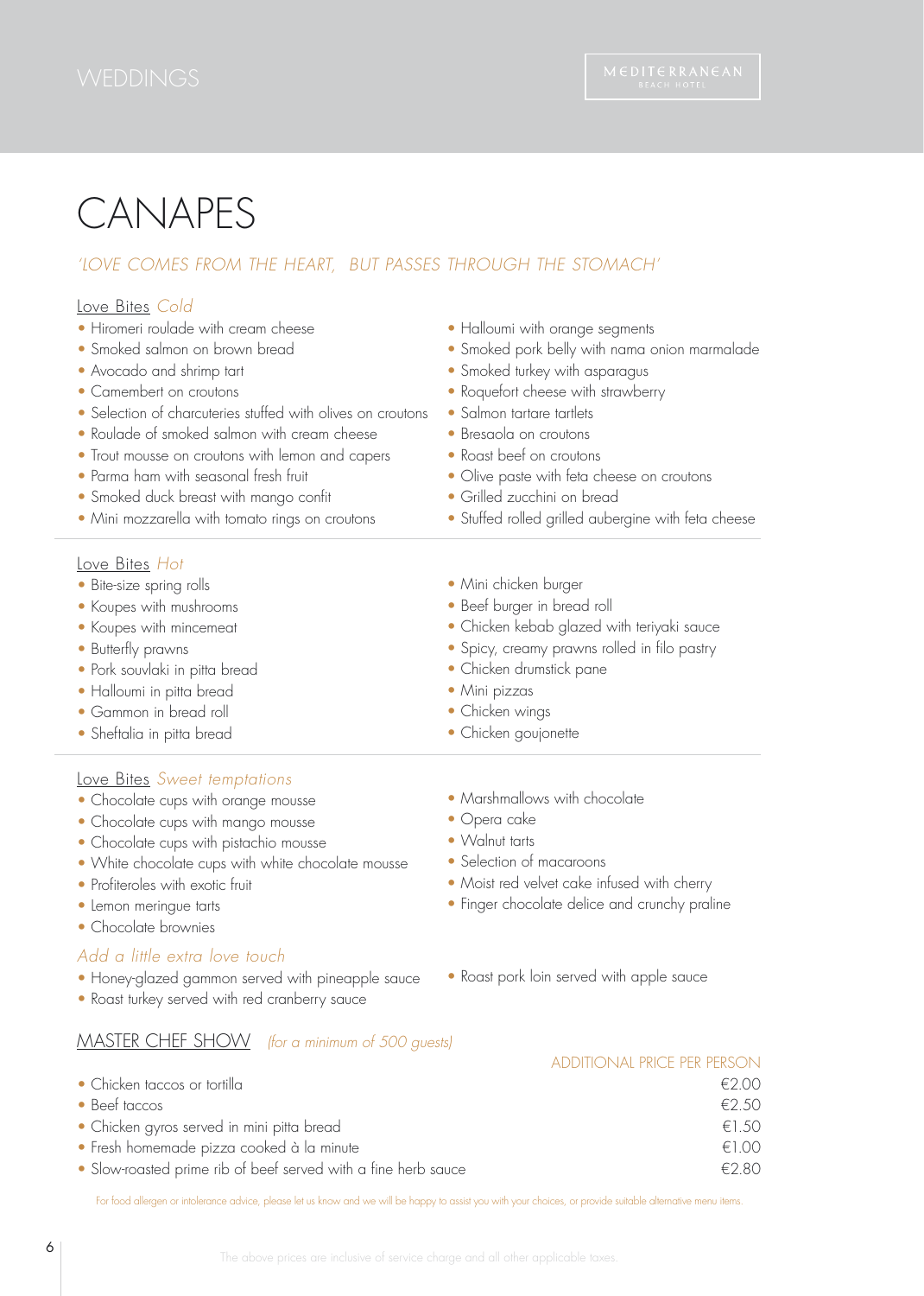# THE FINER DETAILS

Wedding planning can be stressful, with every little detail needing to be planned, and even infinitesimal final touches tended to.

With the seemingly bigger tasks – such as choosing the wedding venue and the church, to finding your dream dress, perfecting the seating arrangements, finalising the menu, and much more – monopolising the majority of your attention, finding time to address the finer details can often be difficult.

Enter your dedicated wedding planner – courtesy of the Mediterranean – who will manage the entirety of your wedding day so you don't have to!

From concept to creation, your wedding planner will work with our expert entertainers, photographers, florists, and other service providers in ensuring that every detail of your all-important wedding day is nothing short of perfection.

### *'LET US ENTERTAIN YOU'*

| • Soprano singer (two hours)                                                         | €450.00   |
|--------------------------------------------------------------------------------------|-----------|
| • Saxophonist (two hours)                                                            | €450.00   |
| • Classical pianist (two hours)                                                      | €350.00   |
| • Classical quartet (two hours)                                                      | €850.00   |
| • 4-piece Jazz band (two hours)                                                      | €680.00   |
| • 4-piece band including:                                                            | €1,450.00 |
| Saxophone, Violin, Synthesizer, Bouzouki, and 3 singers, (including audio equipment) |           |
| • 2-piece resident band for dinner (up to 200 guests)                                | €460.00   |
| $\bullet$ DI                                                                         | €450.00   |
| • Sound and special effects lighting engineer                                        | €600.00   |

### *'LOVE IS THE FLOWER YOU'VE GOT TO LET GROW'*

Distinctive floral designs created using fresh, vibrant flowers will inevitably add another dimension of elegance and style to your wedding day. Our in-house florists can create anything for you, from a customised bouquet to an entire wedding theme that will inspire and captivate both you and your guests. *Please note that a minimum of one month's notice is required for customisation.*

### *'HAPPY TIMES COME AND GO BUT THE MEMORIES STAY FOREVER'*

With wedding photography, it's all about capturing moments. From spontaneous, natural moments, to thoughtful, curated poses befitting a bridal magazine, a professional wedding photographer is skilled at capturing the flashes of time that – whilst fleeting – will put grins on your family members' faces years later. A combination of high-end equipment, practiced talent, and a sincere desire to serve you well on your day perfectly positions our professional photographers in successfully documenting and preserving the magic of your wedding.

*Prices are available upon request, and calculated according to requirements.*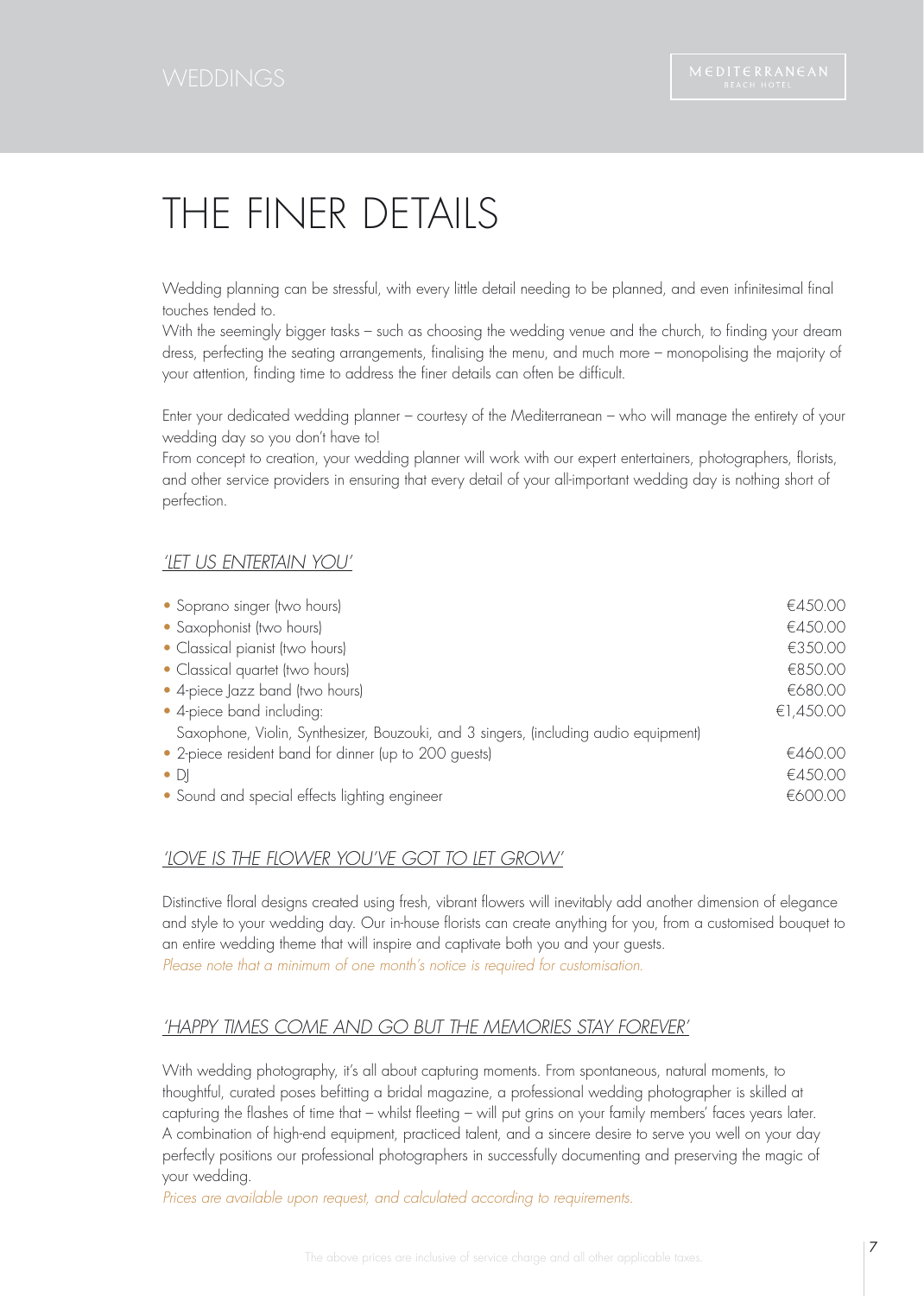### Our gift to you in honour of your special day

It is our honour to offer, with compliments, the following gifts to our newlyweds.

- A bottle of sparkling house wine to be enjoyed during the wedding reception
- A three-tier wedding cake
- Accommodation in one of our luxury studios with pool and sea view
- Full breakfast in bed accompanied by a bottle of sparkling house wine
- A 10% discount on any spa treatment booked at our Aquum Health Spa
- A commemorative wedding gift
- And a 10% discount every time you choose to return to the hotel to celebrate your wedding anniversary

In cases where the total amount payable to the hotel exceeds €25,000, complimentary accommodation for 2 persons is offered at our luxurious 5 - star sister hotel, the Elysium, in Paphos, in a room overlooking the sea. The accommodation is accompanied by a complimentary meal for 2 at the Elysium's Italian Ristorante Bacco or at the Asian fusion O'Shin restaurant.

# THE PERFECT FIT FOR YOUR SPECIAL DAY

# OUR VENUES

| <b>VENUE</b>                  | <b>RECEPTION</b><br>(max. capacity) | $PRICE$ ( $\varepsilon$ ) | <b>DINNER</b><br>(max. capacity) | $PRICE$ ( $\varepsilon$ ) |
|-------------------------------|-------------------------------------|---------------------------|----------------------------------|---------------------------|
| Swimming Pool<br>Grounds      | 3,000                               | 2,000                     | N/A                              | N/A                       |
| <b>Ionia Hall</b>             | 1,000                               | 450                       | 100                              | 650                       |
| Aegean I                      | 1,500                               | 550                       | N/A                              | N/A                       |
| Celéste Restaurant            | N/A                                 | N/A                       | 300                              | 1,000                     |
| Wedding Lawn<br>Pavilion      | 30                                  | 400                       | N/A                              | N/A                       |
| <b>Wedding Pool</b><br>Gazebo | 50                                  | 500                       | N/A                              | N/A                       |
| Ouzeri tis Myrtos             | 200                                 | 650                       | N/A                              | N/A                       |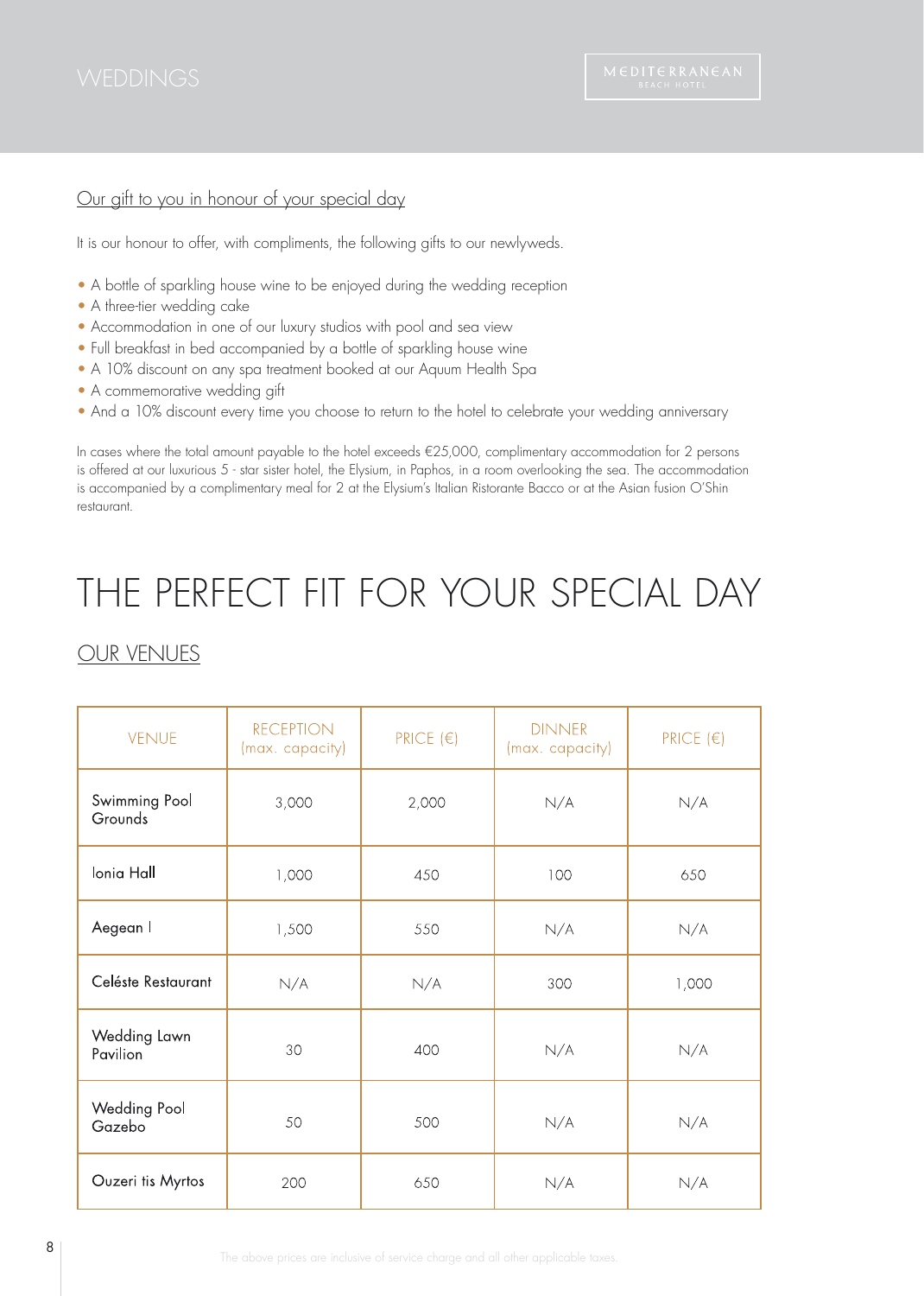# CORPORATE EVENTS

# COCKTAIL SELECTION

#### *Time to Unwind…*

With Local Beverages (accompanied by a selection of dips and crudities):

- Aperitif
- Beer
- Selected wines
- Ouzo
- Brandy
- Brandy Sour cocktail
- Ouzo Special cocktail
- Chilled fruit juice
- Soft drink
- Still mineral water

PRICE *(per person)*

| 1 HOUR  | 2 HOURS |
|---------|---------|
| f(2000) | €28.00  |
| £1800   | €25.00  |
| £1600   | €23.00  |
|         |         |

#### With International Beverages (accompanied by a selection of dips and crudities):

- Aperitif
- Spirit
- Whisky
- Selected wines
- Ouzo
- Brandy
- Beer
- Long drink
- Cocktail
- Chilled fruit juice
- Soft drink
- Still and sparkling mineral water

#### PRICE *(per person)*

|                             | $1$ Holir | 2 HOURS |
|-----------------------------|-----------|---------|
| $25$ (minimum) to 50 guests | f2200     | €31.00  |
| 51 to 100 guests            | €20.00    | €28.00  |
| 101 guests and over         | £1800     | €25.00  |

Kindly note that all brands included in the above international beverage package are imported deluxe brands. Champagnes and imported cognacs are not included.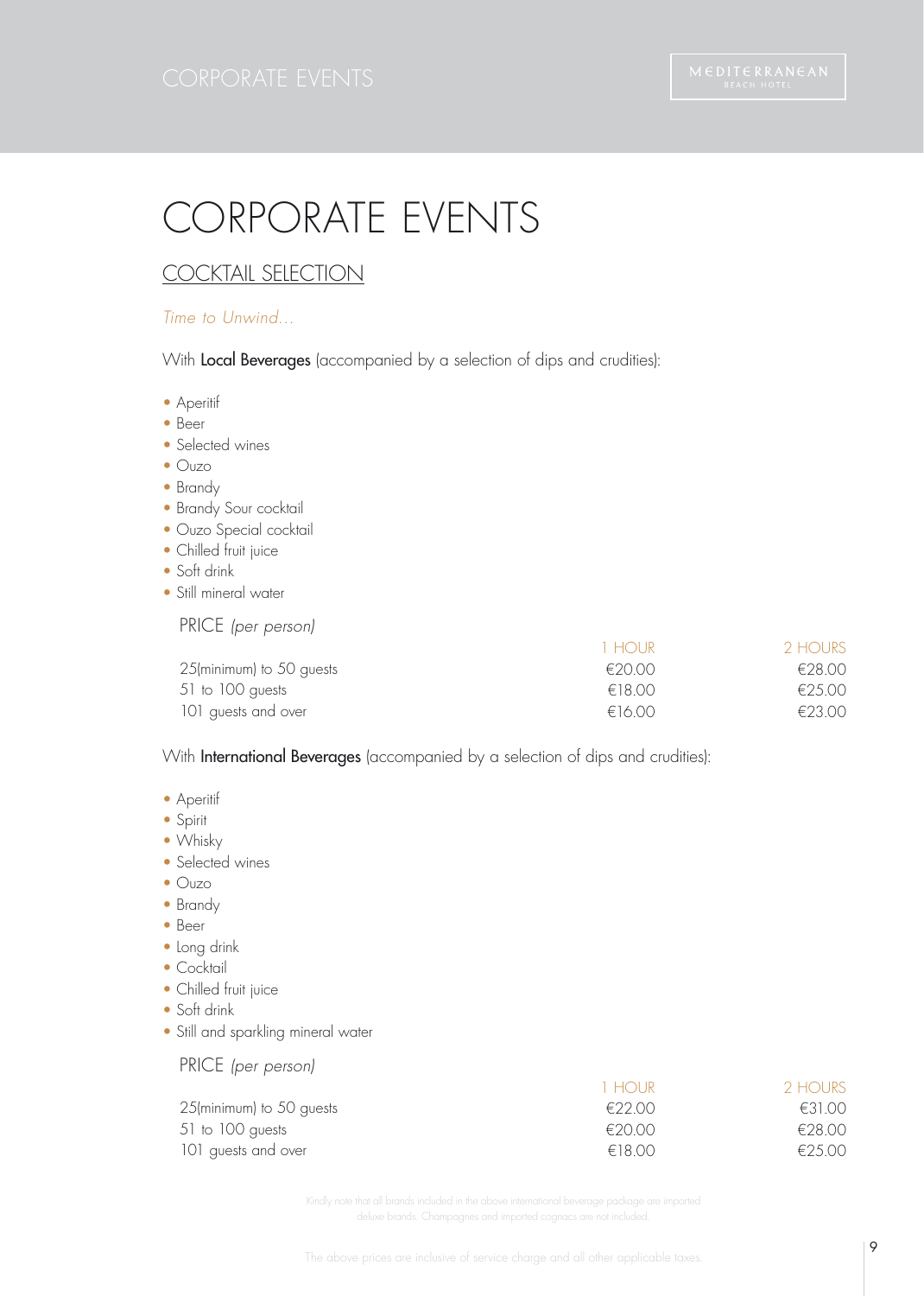## SELECTION OF GOURMET CANAPES *(minimum 30 pieces per item)*

Make the cocktail reception more glamorous by combining it with your selection of exclusive canapes and small bites.

#### *Cold*

Mini mozzarella with black olive tapenade Smoked salmon rose and salmon rillettes with sour cream Smoked trout quenelle on brown bread with creamy horseradish Salmon and feta cheese Turkey breast with cranberry on pumpernickel rounds Bresaola on brown ciabatta Rolled hiromeri with herbed goat's cheese and sundried tomatoes Brie on rye bread Fried halloumi with sesame crust on crouton Rolled asparagus with cream cheese and Parma ham Fried aubergine bites on brown baguette Hiromeri roulade with cream cheese Smoked salmon on brown bread Mini mozzarella with tomato rings on croutons Smoked turkey with asparagus Gorgonzola cheese with poppy seeds Olive paste with feta cheese on croutons

#### Price per piece: €1.30

#### *Hot*

Tikka masala chicken wings Beef satay with plum sauce Fish satay with spicy peanut butter sauce Vegetable spring rolls Pourekia with halloumi Halloumi and tapenade bruschetta Chicken gyros Lamb kofta with yoghurt and tahini dip sauce Koupes with mushrooms Koupes with mincemeat Butterfly prawns Souvlaki in pitta bread Halloumi in pitta bread Sheftalia in pitta bread Chicken kebab glazed with teriyaki sauce Spicy, creamy prawns rolled in filo pastry Mini pizzas Chicken goujonette Fried mozzarella sticks

#### Price per piece: €1.50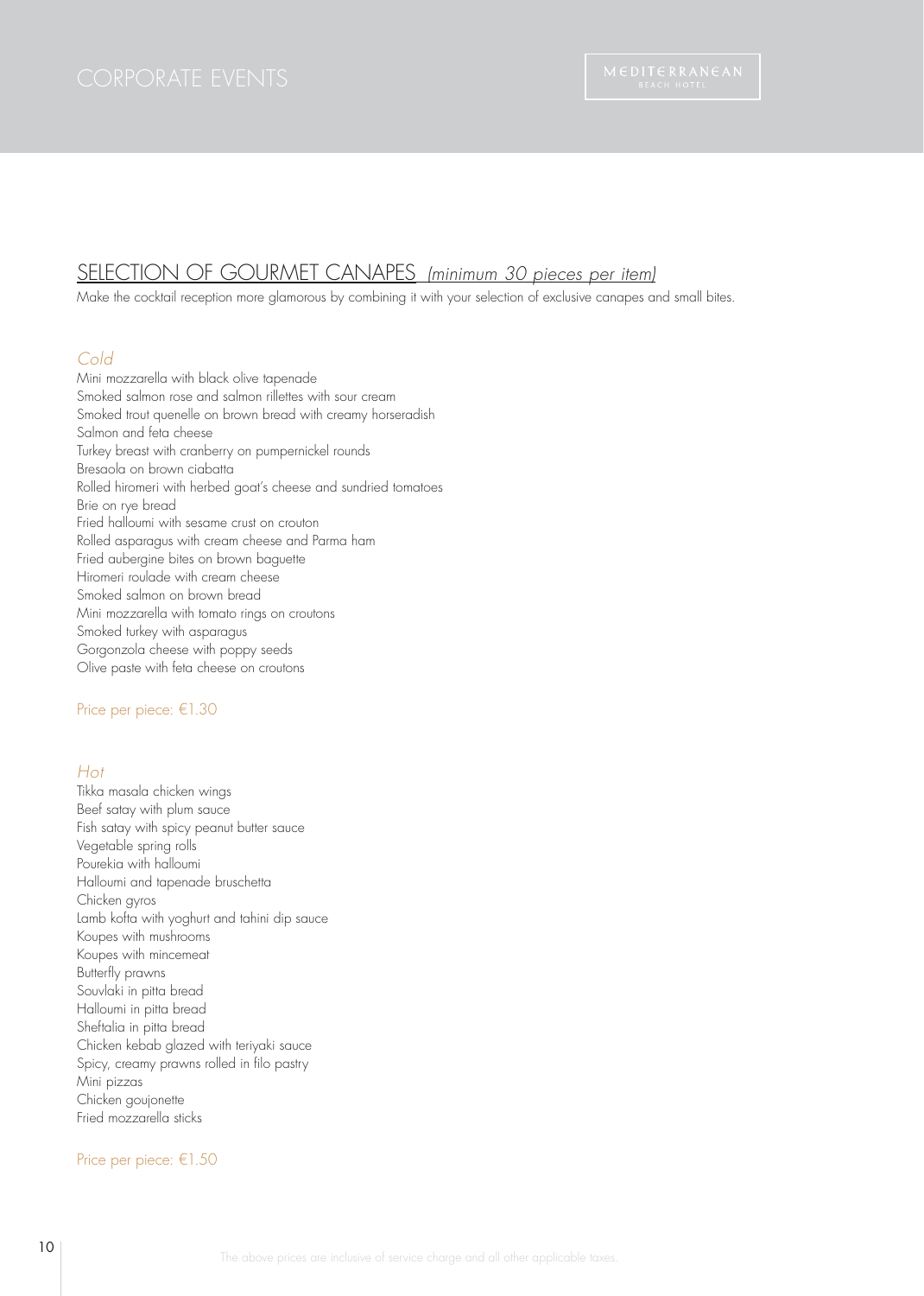### From the grill

|                                                        | PRICE PER PIECE |
|--------------------------------------------------------|-----------------|
| • Chicken souvlaki                                     | f(170)          |
| • Pork souvlaki                                        | €1.70           |
| • Fish souvlaki                                        | €1.30           |
| Show Kitchen                                           |                 |
|                                                        | PRICE PER PIECE |
| · Homemade pizza cooked à la minute                    | €1.80           |
| • Beef taccos or tortilla                              | €2.20           |
| • Chicken taccos or tortilla                           | €2.00           |
| • Fritto misto (calamari, shrimp and vegetable sticks) | €2.30           |

# *Add a little extra touch*

### Japanese Corner (for up to 300 guests)

|                                                                         | <b>PRICE PER PIECE</b> |
|-------------------------------------------------------------------------|------------------------|
| • Sushi (combination of salmon, tuna, and prawn)                        | $\epsilon$ 1.50        |
| • Maki rolls (combination of salmon, tuna, crab, cucumber, and avocado) | $\epsilon$ 1.50        |
| • Nigiri (combination of tuna, salmon, seabass, and prawn)              | $\epsilon$ 1.50        |

#### Sweet bites

- Chocolate cups with orange mousse
- Chocolate cups with mango mousse
- Chocolate cups with pistachio mousse
- White chocolate cups with white chocolate mousse
- Fresh strawberries dipped in chocolate
- Profiteroles with exotic fruit
- Lemon meringue tarts
- Chocolate brownies
- Marshmallows with chocolate
- Opera cake
- Price per piece: €1.20
- Caramel tartlets
- Selection of macaroons
- Mascarpone vanilla cream with strawberries
- Orange crémeux with catalan cream
- Mini pavlova with fresh fruit salsa
- Finger chocolate delice and crunchy praline
- Moist red velvet cake infused with cherry
- Cheesecake with blackcurrant
- Panna cotta drizzled with strawberry sauce
- Tiramisu

#### Sweet Panorama

|                                                                    | PRICE PER PERSON |
|--------------------------------------------------------------------|------------------|
| • Crepes with a variety of sauces                                  | €300             |
| • Chocolate fountain (available with white, milk or dark chocolate | €4.50            |
| with a selection of fresh fruits and marshmallows)                 |                  |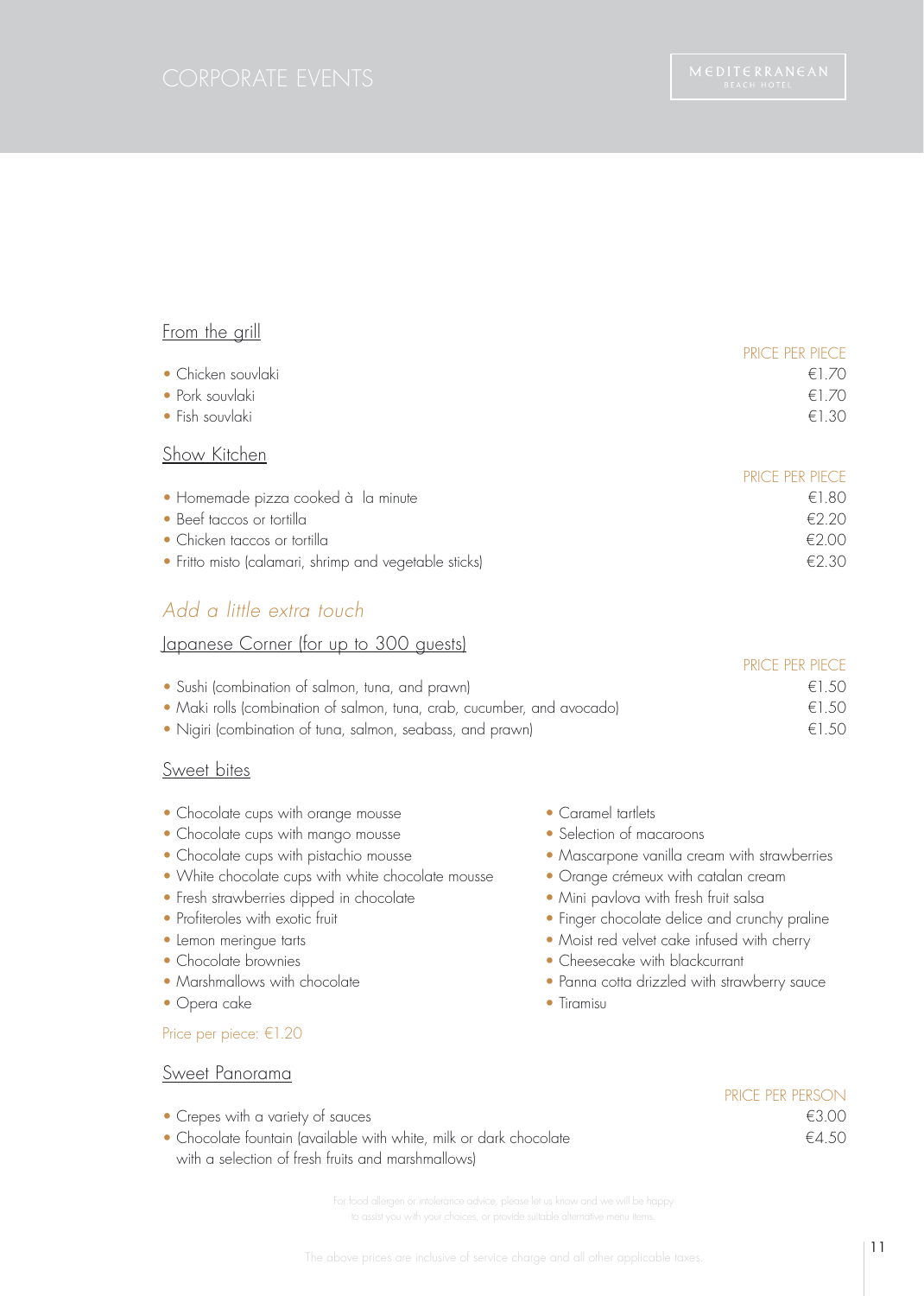# 'Thalassa'

# *Salads*

Chicken salad Mushroom herbed salad Mixed seafood Sliced beetroot with coriander vinaigrette Cherry tomatoes with basil olive oil, black olive rings, spring onion and mozzarella cheese Baby potato halves with spring onions, peppers and tomatoes Traditional village salad Creamy coleslaw and walnuts Marinated cucumber with yoghurt, dill and smoked salmon Rocket leaves with dry fruits, pomegranate and parmesan flakes

Selection of freshly baked bread and a variety of different crostinis

# *Dips and Accompaniments*

Feta cubes, taramosalata, tahini and tzatziki

# *Mirror Displays*

Whole poached salmon & poached salmon medallions Cold cuts garnished with artichokes and cherry tomatoes

# *Hot Buffet Specialities*

Grilled fish with lime and lemon juice, olive oil, tomatoes and black olive rings Ginger chicken with lime and mustard seeds Pieces of pork on the spit (souvla) or pork medallions with port wine sauce Beef medallions with wild mushrooms sauce Penne pasta a la crème Oven-roasted potatoes Fresh vegetables Rice oriental

## *Carvery Corner*

Roast pork leg served with apple and gravy sauce

#### *Desserts*

Creme caramel, jelly, panna cotta Apple tart, chocolate mousse, chocolate cake Orange bavaroise, strawberry cake Cheesecake, baklavadakia, galaktoboureko, fresh fruit display

#### €34.00 PER PERSON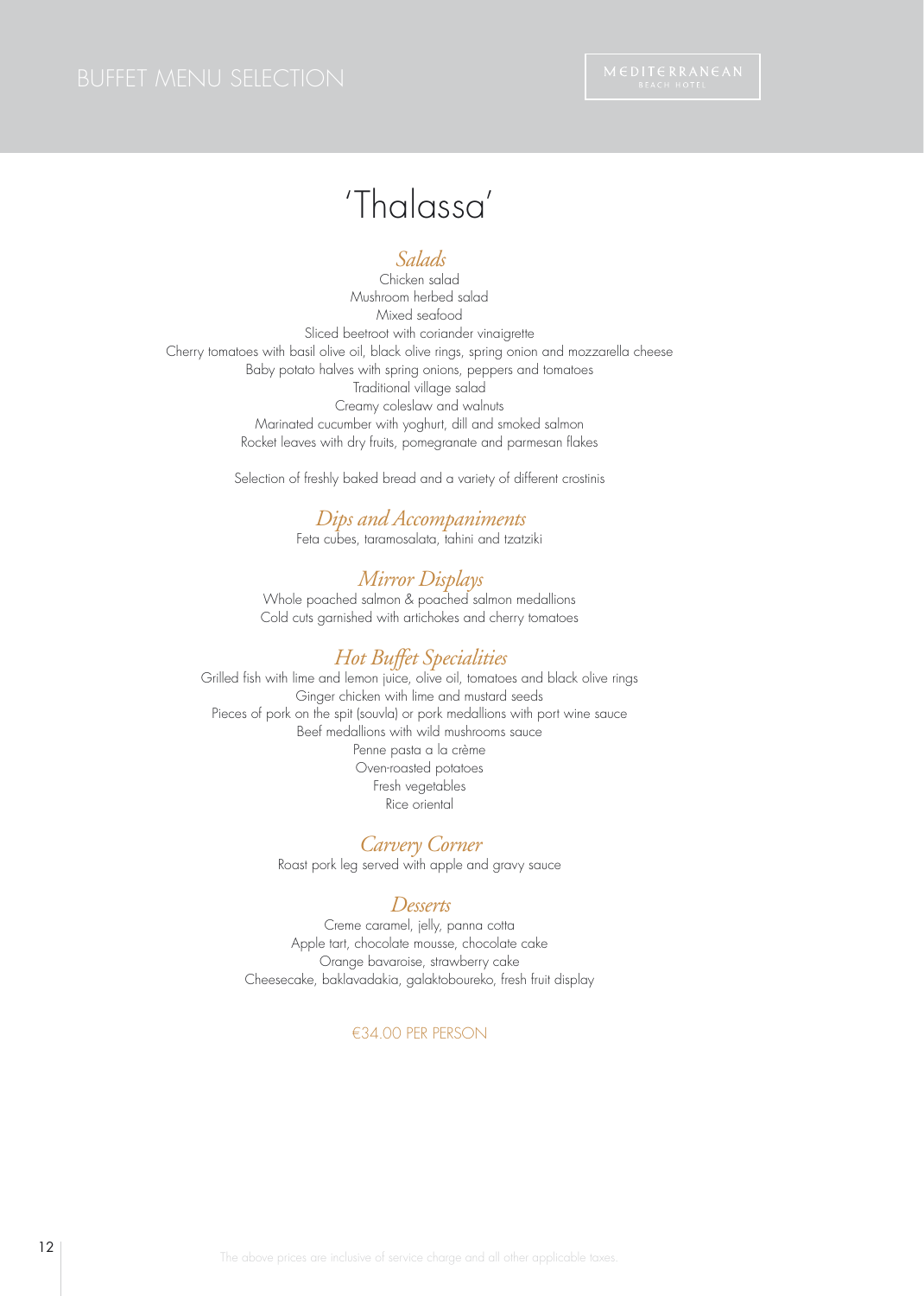# 'Kohili'

# *Salads*

Greek with feta and koulouri bread Caesar with Parmesan flakes, bacon bits and smoked chicken Two kinds of marinated mushrooms with fresh coriander and garlic Marinated roasted bell peppers and artichokes with herb oil and garlic Tomato, feta, and arugula salad Apple and celery with yogurt, mayonnaise and roasted walnuts Rocket with crispy hiromeri, kefalotyri cheese, artichokes, sun-dried tomatoes and pine nuts Assorted seafood with octopus, mussels, baby shrimps, calamari, crab and avocado drizzled with lemon and olive oil Sliced potatoes dressed with a horseradish, whole-grain mustard and tarragon-infused creamy sauce Deep-fried eggplant, and tomatoes dressed with yoghurt and garlic

Selection of freshly baked bread and a variety of different crostinis

# *Mirror Displays*

Smoked and marinated fish platter Assorted charcuterie with seasonal fruit Whole poached salmon

### *Dips and Accompaniments*

Feta cubes, taramosalata, tahini, tzatziki and houmous

#### *Dressings*

Lemon and olive, mayonnaise, balsamic vinaigrette, cocktail sauce, olive oil and vinegar

# *Hot Buffet Specialities*

Beef émincé with roquefort sauce and oyster mushrooms Pork loin with wild and fresh mushroom sauce Marinated grilled chicken on vegetable ratatouille with lemon-thyme vinaigrette Pasta in creamy garlic sauce with hiromeri and sun-dried tomatoes Grilled fish with olive oil and lemon juice Wild rice with spring onions and fresh coriander Roasted new potatoes with oregano Steamed vegetables

## *Culinary Show Corner*

Roast leg of pork with apple sauce or Roast breast of turkey with cranberry sauce or Rib Eye of beef with mushroom sauce or Roast leg of lamb with mint sauce or Honey-baked gammon with pineapple sauce

#### *Desserts*

Doukissa, chocolate espresso mousse Tiramisu with coffee brûlée Pistachio cream roll Strawberry cheesecake Cream caramel Petit choux à la crème, panna cotta, apple tart Cyprus specialities, fresh fruit display

#### €36.00 PER PERSON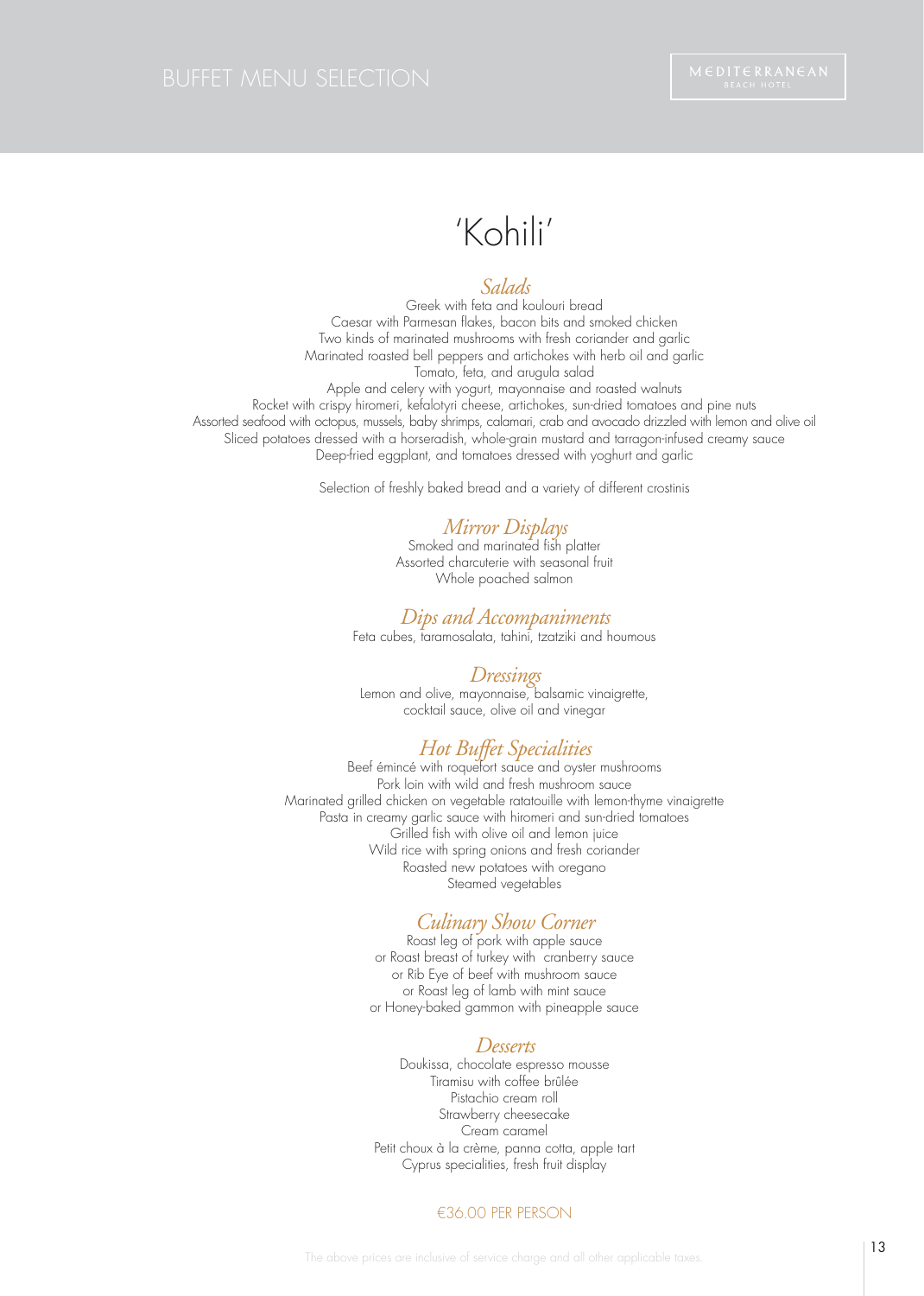# 'Ostrakon'

## *Salads*

Chicken Caesar Village Tuna salad Marinated seafood Artichoke hearts with grilled aubergine and basil olive oil Antipasti of marinated calamari strips, basil marinated artichokes, marinated mushrooms, and glazed onions Potato salad with yoghurt, mayonnaise and pesto Fried aubergine wedges with tahini and toasted sesame seeds Beetroot with fresh coriander and garlic Fattoush with grilled pitta bread Sliced apples, celery, raisins, yoghurt and mayonnaise Mediterranean seafood combination

Selection of freshly baked bread and a variety of different crostini

*Dips and Accompaniments* Feta cubes, taramosalata, tahini and tzatziki

*Dressings* Lemon and olive, mayonnaise, balsamic vinaigrette, cocktail sauce, olive oil and vinegar

### *Mirror Displays*

Smoked and marinated salmon Smoked Parma ham Whole poached salmon

### *Hot Buffet Specialities*

Steamed chicken breast stuffed with goat's cheese and sundried tomatoes, with orange butter sauce Herb-basted pork fillets in lime sauce and roasted pine nuts Mediterranean vegetable ratatouille Oven roasted potatoes with roasted tomatoes and onions Salmon fillet with saffron sauce Pan-seared beef fillet with green peppercorn sauce Penne with creamy sauce and sun-dried tomatoes Vegetable rice

#### *Carvery Corner*

Roast loin of pork served with apple and gravy sauce Roasted lamb leg with mint and gravy

#### *Desserts*

Crème brûlée, fruit tart, cherry mousse, chocolate cake, cheesecake, orange mousse, doukissa, selection of cyprus specialities, jelly, fresh fruit display

#### €40.00 PER PERSON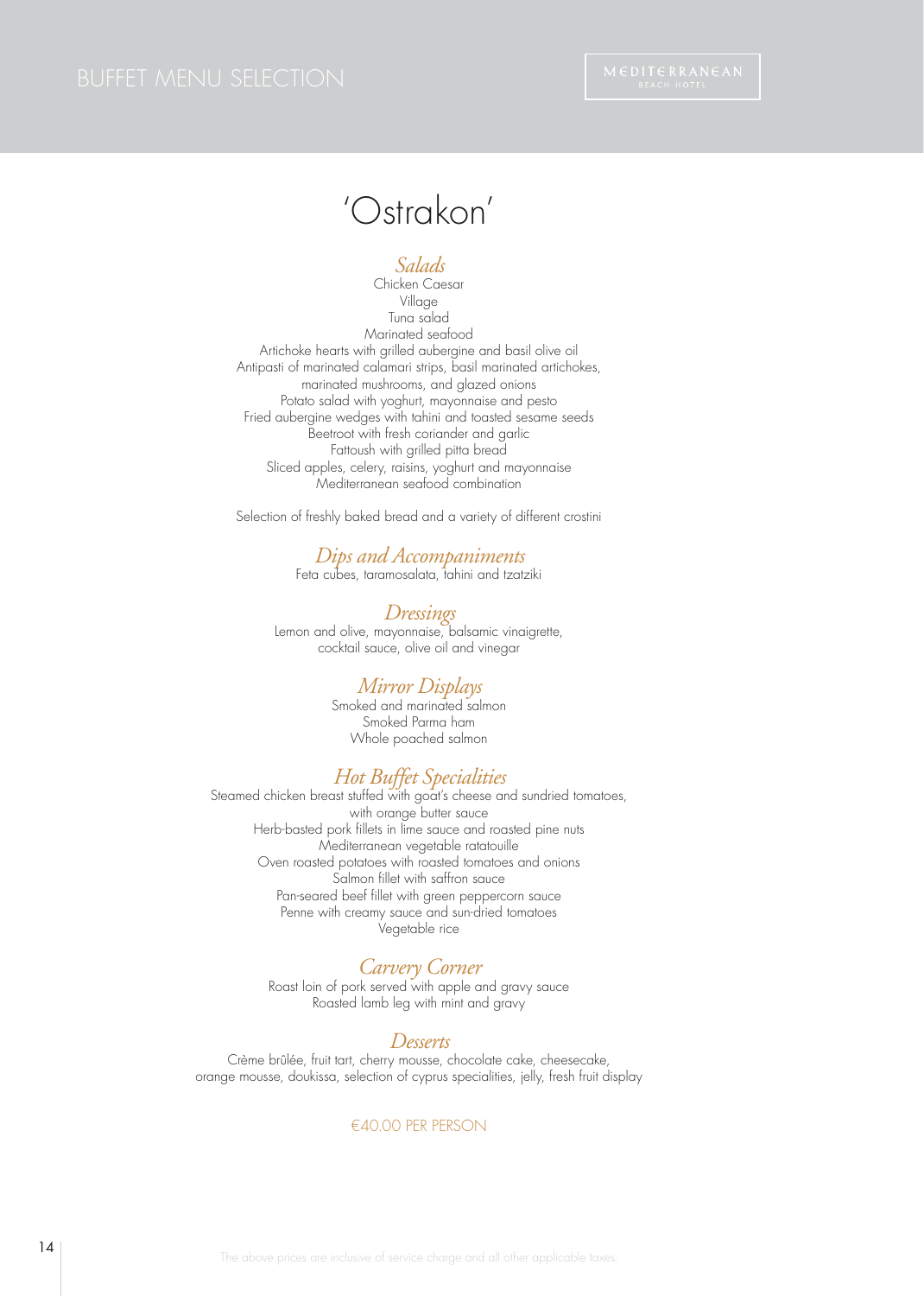# 'Ammos'

# *Refreshing Salads*

Rocket with crispy hiromeri, kefalotyri cheese, cherry tomatoes and baby artichokes Marinated mushrooms with fresh coriander and lemon dressing Tomato, cucumber, red onion, bell peppers and dry mint Tabbouleh Tomato and mozzarella cheese Traditional village salad Grilled vegetables with balsamic vinaigrette Apple celery salad flavoured with cinnamon Octopus with fresh coriander and lemon vinaigrette Potato salad with horseradish and whole mustard vinaigrette Beetroot with chopped garlic Aubergine roll with goat's cheese and pimentos

# *Dips and Accompaniments*

Pine nuts, tahini, tzatziki, tyrokafteri, black olives and green olives

*Dressings* Lemon and olive, mayonnaise, balsamic vinaigrette, cocktail sauce, olive oil and vinegar

## *Mirror Displays*

Smoked and marinated salmon Poached whole salmon Hiromeri and smoked lountza Green shell mussels with a herb crust Prawns pyramid Sushi and maki selection

# *Hot Buffet Specialities*

Sea bass fillet and red mullet on vegetable ragout, tomato and basil oil Pan-seared pork medallions on a layer of sautéed baby marrows with grain mustard sauce Homemade ravioli with spinach and ricotta cheese and a cream cheese sauce Roasted potatoes with fresh herbs Fresh seasonal vegetables Wild rice pilaf Fillet of chicken breast with creamy sauce Oven-baked beef tenderloin with wild mushroom sauce Penne with Mediterranean vegetables in a basil-tomato sauce

# *Carvery Corner*

Honey-glazed gammon with a honey-grain mustard sauce or Roasted fresh leg of lamb with rosemary sauce or Roasted leg of pork with apple sauce

#### *Desserts*

Chocolate and banana mousse Pavlova strawberry cake Pistachio crème brûlée Lemon baked cheesecake Cyprus pastries Panna cotta Apple chocolate pie Fresh fruit salad and fresh fruit display Mille-feuille

#### €42.00 PER PERSON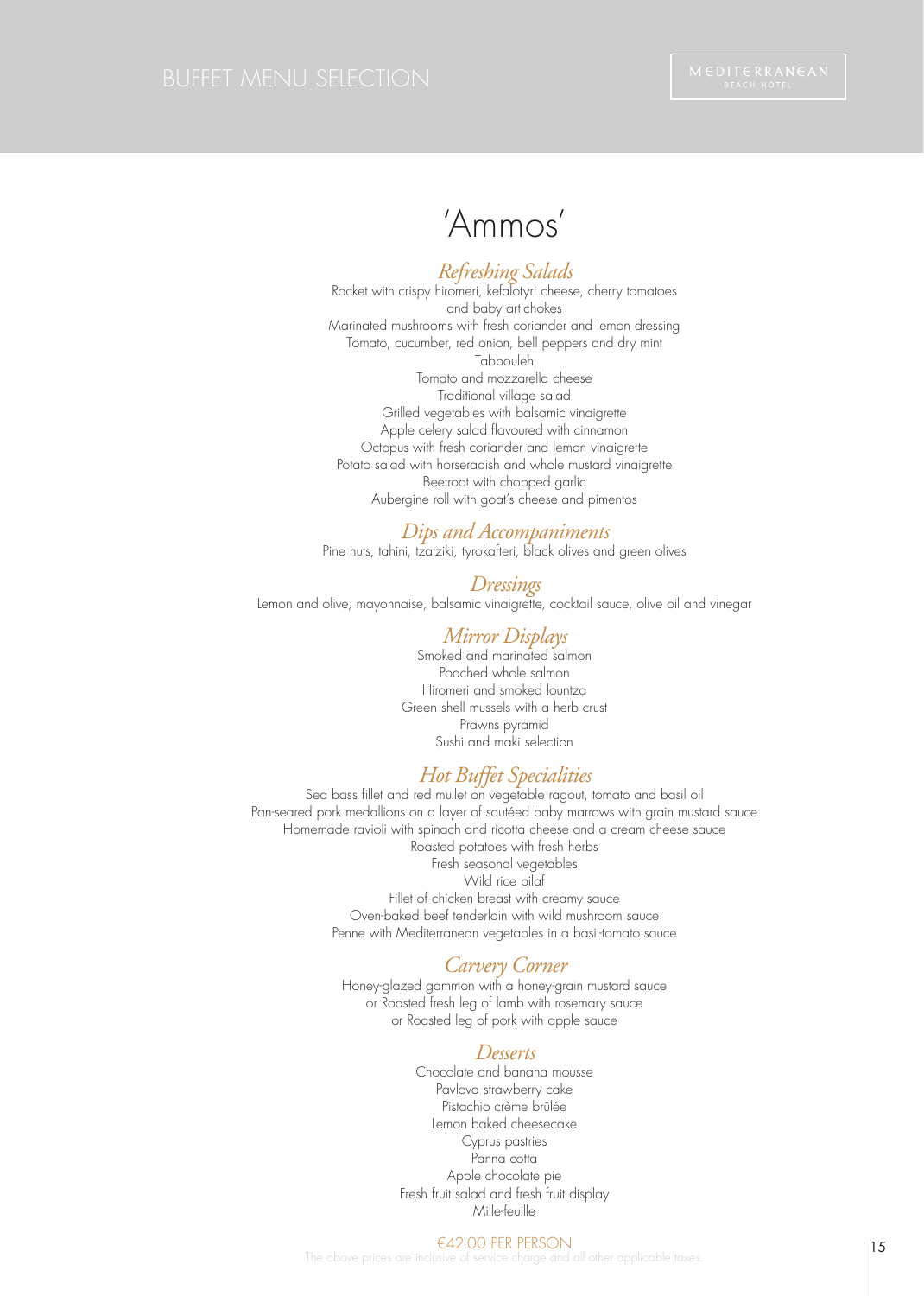# 'Taste of Cyprus'

### *Salads*

Traditional village Artichokes with peppers and onions Cucumber, tomatoes, onion and mint Mushrooms a la grecque Marinated seafood with dill and extra virgin olive oil dressing, coriander and onion Potato salad with onions, celery and parsley Rocket leaves with spring onion, peppers, mushrooms, radish and feta balls Zucchini wedges in olive oil and a thyme marinade Orzo with fried halloumi

### *Dips and Accompaniments*

Tzatziki, taramosalata, tyrokafteri, black Kalamata olives, green olives tsakistes, pickled cauliflower and lemons

### *Mirror Displays*

Stuffed vine leaves Crudities with tahini dip Hiromeri with roasted tomatoes in coriander dressing Marinated fresh sardines with olive oil Cheese platter with kefalotyri, feta cheese and halloumi

#### *Dressings*

Lemon and olive oil, mayonnaise, balsamic vinaigrette, cocktail sauce, olive oil and vinegar

#### *From the Wood-fire oven*

Koulouri bread, pitta bread, olive bread, village bread, daktilies, plexoudes

## *Culinary Show Section*

Roast pork leg Mincemeat loaf stuffed with boiled eggs Stuffed whole boneless chicken with kefalotyri

### *From the Flames*

Fresh lamb pieces on the spit (souvla) Traditional moussaka Smoked pork belly marinated in red wine Grilled fish fillet with green olive oil, coriander and lemon sauce Beef stifado stew with red wine and vinegar Grilled chicken with oregano Pork kebabs Grilled village sausage, sheftalia and pork lountza Aubergine stew gratinated with feta cheese Roasted village-style potatoes

## *Traditional Pastry Creations*

 Daktyla, bourekia, pissies, galaktoboureko, baclava, saraili, folies, rizogalo, mahalepi, anarotourta, glyka tou koutaliou, loucoumia, coconut cake, almond cake, walnut cake and fresh fruit salad

#### €41.00 PER PERSON

The above prices are applicable if the buffet menus are combined with one of our wedding cocktail proposals (Amber or Blue Diamond). When only a buffet is booked then a supplement of €2.00 per person will be added on the above prices. Also a minimum of 100 guests is required in order to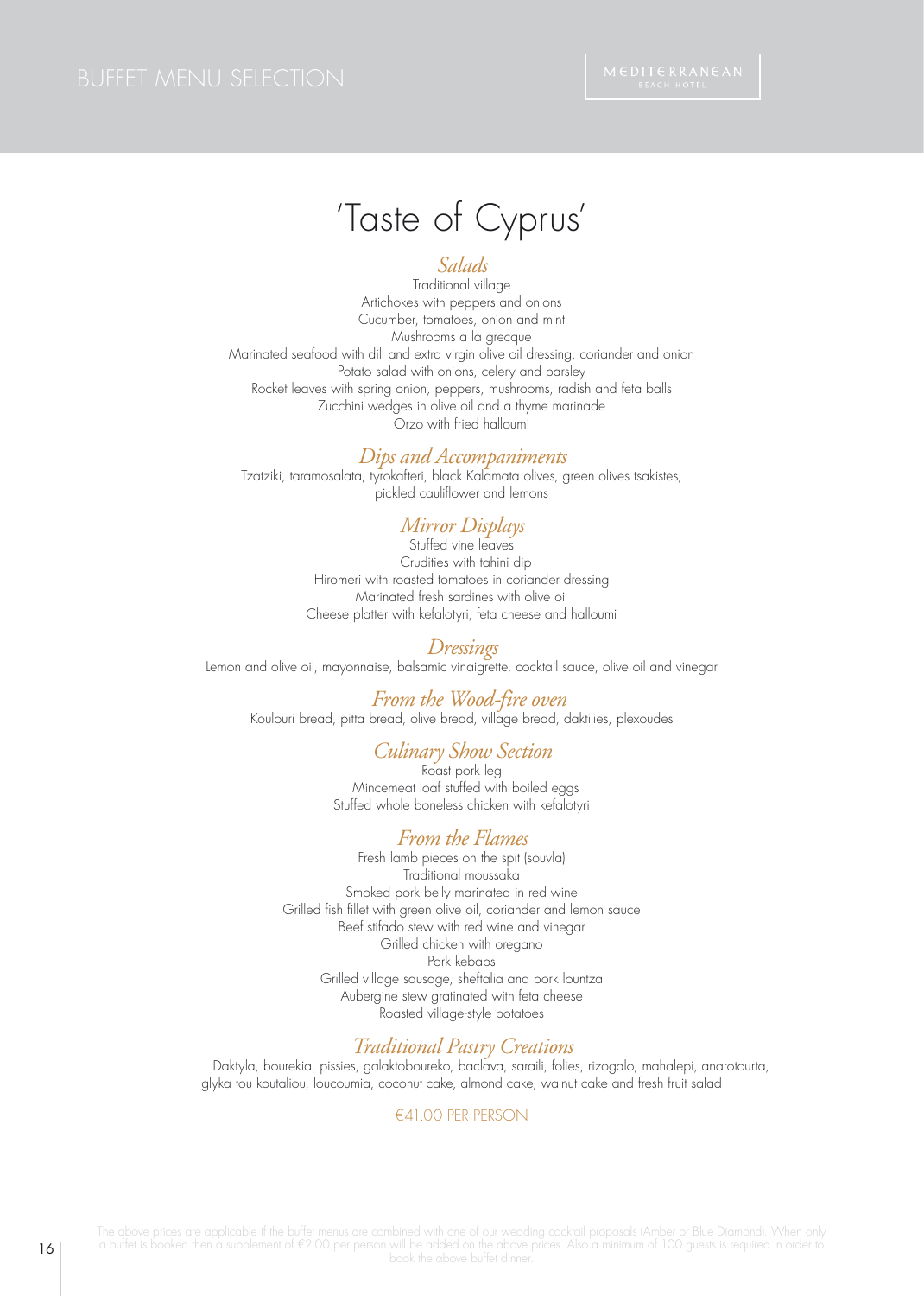# Light Working Menu

# *Open face sandwiches*

Smoked salmon roses on baguette Parma ham with cream cheese Grilled vegetable rolls on crouton Cherry tomatoes with feta ball Rolled grilled chicken fillet on a baguette

# *Under the heat lamp*

Butterfly prawns Grilled halloumi in pitta bread Spring rolls Koupes with mincemeat Chicken kebab Pork kebab

# *Finger sweet bites*

Cheesecake with blackcurrant Panna cotta drizzled with strawberry sauce Moist red velvet cake infused with cherry Seasonal Fresh fruits

€26.00 PER PERSON

*(minimum 50 guests)*

For food allergen or intolerance advice, please let us know and we will be happy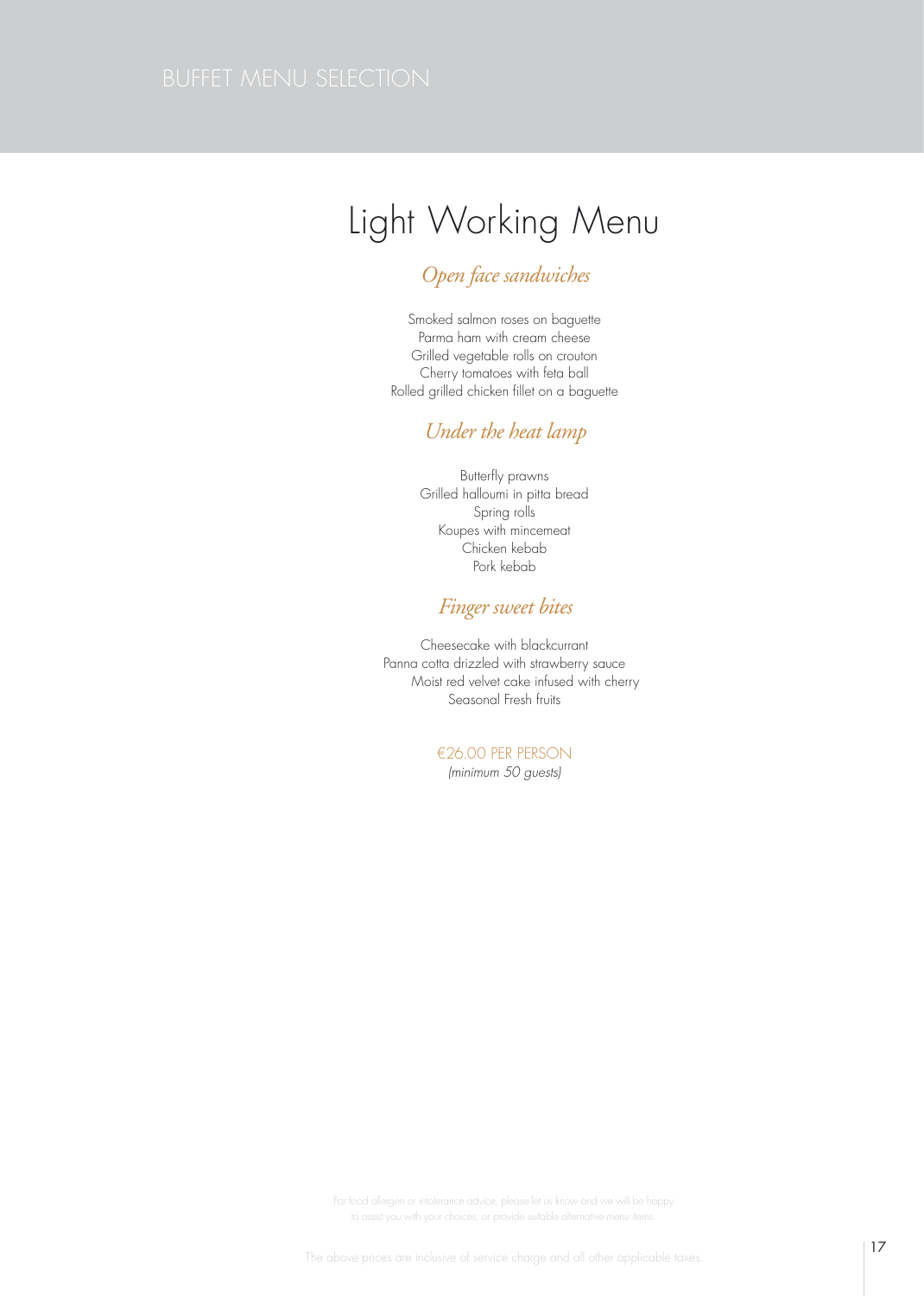### *"YOU DON'T NEED A SILVER FORK TO EAT GOOD FOOD" — PAUL PRUDHOMME*

Inspired by the love of our chefs for the culinary arts and their desire of expressing it with our guests, why not peruse our extensive selection of appetisers, soups, sorbets, main courses, and desserts below in creating a set menu that better suits your tastes and reflects you as a couple?

Kindly note that the price of a three-course set menu (appetiser, main course, and dessert) is determined by the main course selected.

Should you wish to upgrade your menu and extend your selection in creating a four- or five-course set menu, simply choose your preferred soup or sorbet, or both. The additional cost of the soup and/or sorbet will be added to the three-course set menu's price in modifying the overall amount due.

*(Minimum 20 guests | Maximum 200 guests)*

*Appetiser*

#### FROM THE SEA

Lobster medallion with avocado kernel, green wood apple, chutney, rocket, and baby green salad, drizzled with mild wasabi and an orange dressing \*\*\*\*

Stuffed ravioli with fricassee of scallops, mushrooms, and baby artichokes, infused with a lavender and butter sauce

> \*\*\*\* Smoked salmon stuffed with mousse of smoked trout, and served with a horseradish and tomato sauce \*\*\*\*

> King prawn salad with a lemon and ginger dressing

#### FROM THE EARTH

Goat's cheese and grape tart with fig compote, on peppered honey jus, caramelised walnuts and rocket leaves

> \*\*\*\* Mixed rice stuffed vegetables with parsley sauce

\*\*\*\* Artichoke and broad bean salad with vinaigrette of fresh herbs

\*\*\*\* Avocado with fresh vegetables, coriander and cherry vinaigrette \*\*\*\*

Black Angus beef carpaccio on rocket leaves, sun-dried tomato tapenade with olive mousse and a Parmesan biscuit \*\*\*\*

Foie gras terrine with crème brûlée and ice cream, physalis confit and fig jam

\*\*\*\* Pan-seared baby chicken with artichokes and a mustard cream sauce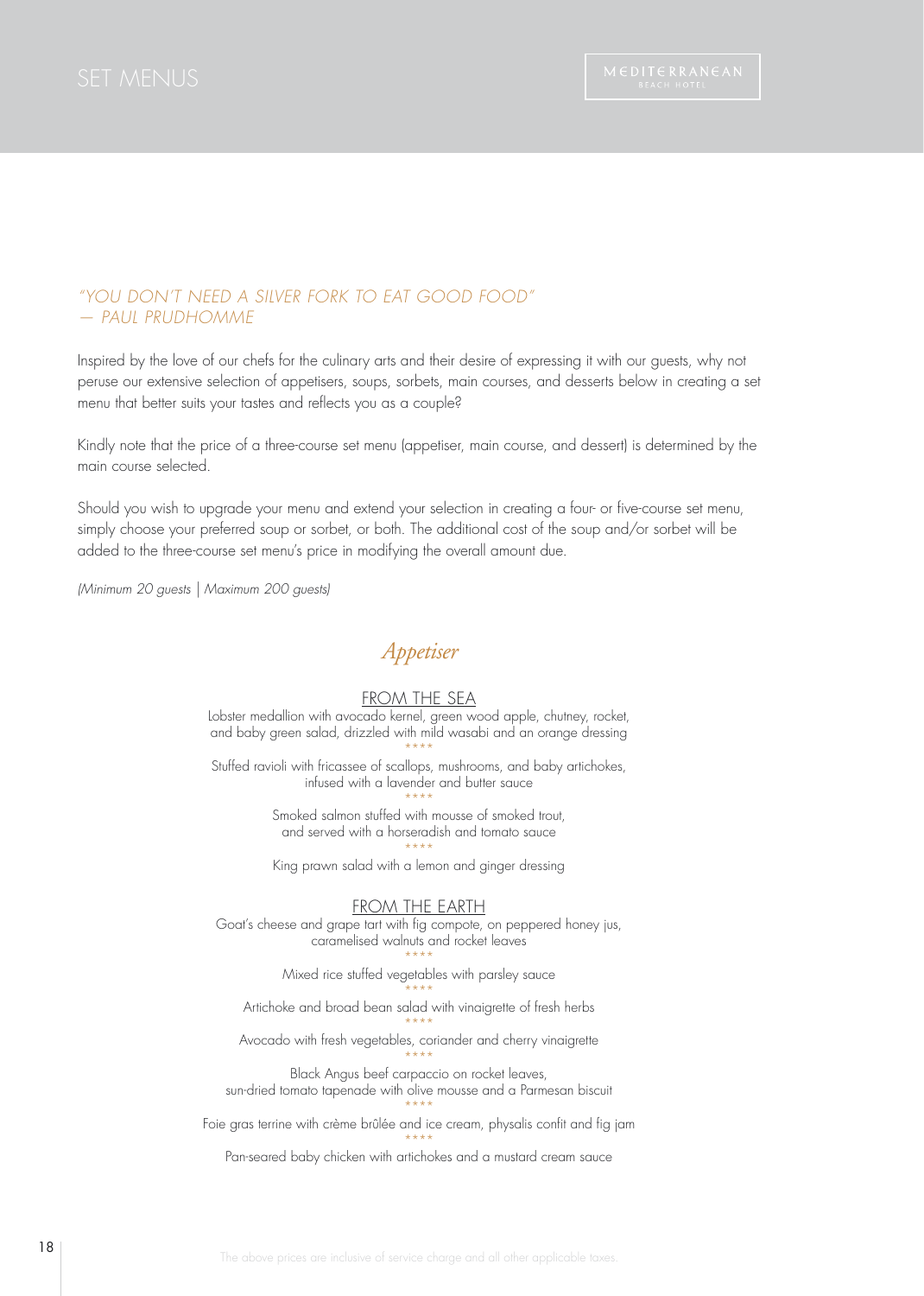# *Soup*

Cream of broccoli infused with red pepper oil and cream cheese kernels €3.50 \*\*\*\*

Cream of pumpkin soup, with sour cream and coriander oil €4.00 \*\*\*\*

Wild mushroom consommé garnished with stuffed vine leaves €4.00 \*\*\*\*

Cream of potato and leak soup with toasted almonds €4.00

# *Sorbet*

Lime lemon sorbet infused with fresh mint leaves €2.00 \*\*\*\*

> Melon and Galliano €2.00 \*\*\*\* Pink champagne €2.00 \*\*\*\*

> Refreshing exotic fruits €2.00

# *Main Courses*

#### FROM THE SEA

Oven baked red mullet and silver sea bream fillets, served with wild baby new potatoes, glazed red beetroot, grilled zucchini and a vanilla and lemon emulsion €43.00 per person

#### \*\*\*\*

Red mullet with fried spinach, spring onion, and olive puree, served with ink tagliatelle, and lemon and olive oil sauce €46.00 per person

#### \*\*\*\*

Fillet of salmon with lemon and butter sauce, served with mini vegetable ratatouille and fresh boiled parsley-infused potatoes €48.00 per person

Fillet of sea bass with orange, and green peppercorn sauce, served with puréed potatoes and seasonal vegetables €50.00 per person

\*\*\*\*

#### \*\*\*\*

Fillets of sole and salmon on a caviar sauce, served with steamed potatoes and baby spring vegetables €52.00 per person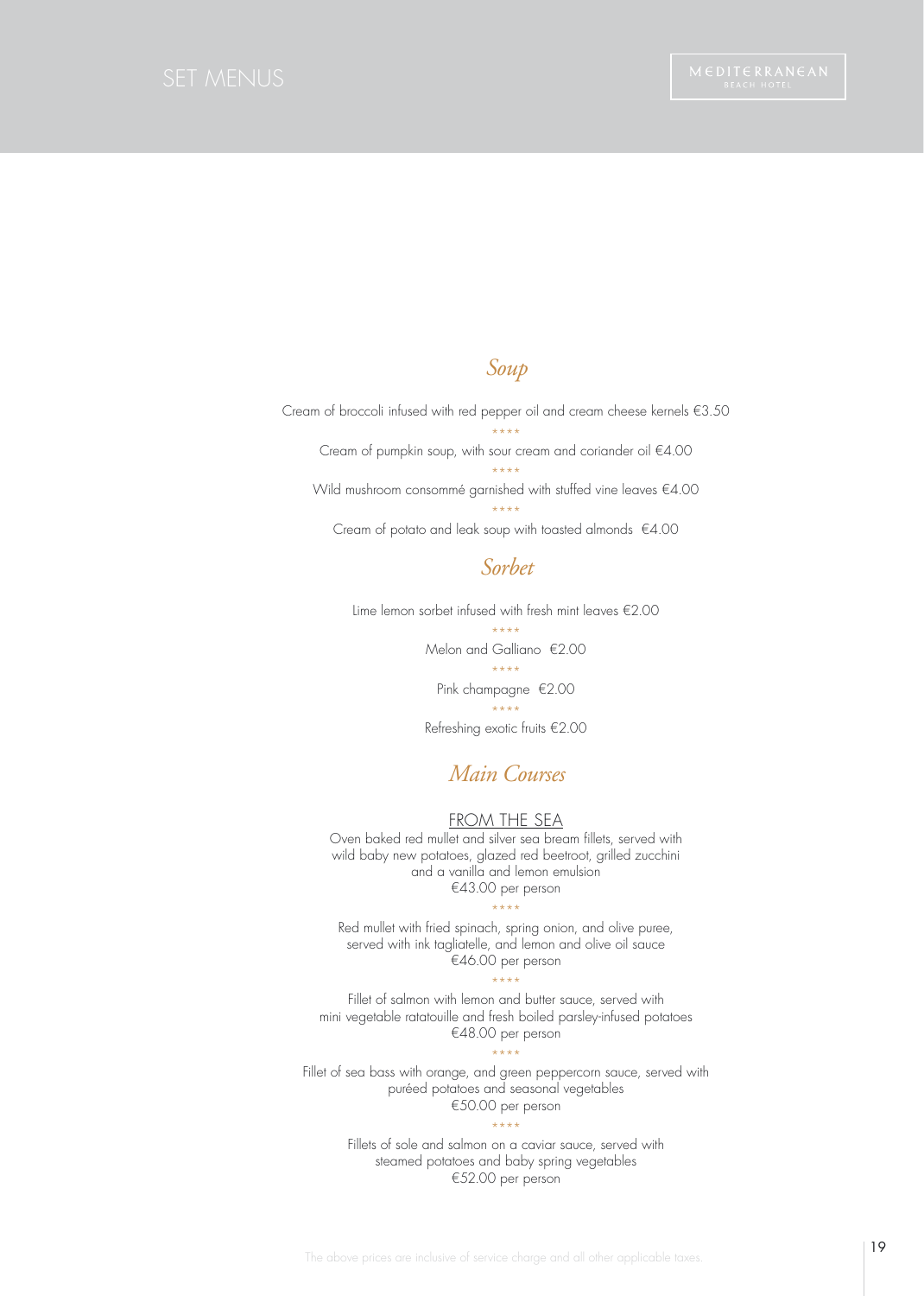#### FROM THE LAND

Chicken supreme with a light vermouth sauce, served with puréed potatoes and spring baby vegetables €40.00 per person

#### \*\*\*\*

Roasted breast of duck with plum sauce, served with oven-baked potatoes and red cabbage €42.00 per person

#### \*\*\*\*

Honey and orange marinated wild boar on Port wine sauce, served with sweet potatoes and organic winter vegetables € 49.00 per person

\*\*\*\*

Milk-fed baby veal loin with thyme and peppercorn sauce, served with sweet potatoes and glazed vegetables € 53.00 per person

#### \*\*\*\*

Roast rack of lamb infused with thyme, served on aubergine lasagne, green peas and a celeriac purée €56.00 per person

\*\*\*\*

Fillet of beef with green peppercorn sauce, served with new potatoes and seasonal vegetables €58.00 per person

\*\*\*\*

Medallions of veal with mushroom sauce served with vegetable ragout and new potatoes €62.00 per person

#### *Dessert*

White chocolate mousse drizzled with orange sauce

\*\*\*\*

Crumbled chocolate mousse served with wild berries salsa \*\*\*\*

Apple tart with vanilla ice cream

#### \*\*\*\*

Strawberry cake served with strawberry tartare \*\*\*\*

Chocolate cake with wild berries

#### \*\*\*\*

White chocolate bavarois with raspberries and red berry coulis

#### \*\*\*\*

Chocolate tart garnished with orange slices

#### \*\*\*\*

Nougatine parfait with caramel sauce

#### \*\*\*\*

Orange and chocolate terrine, served with strawberry coulis

#### \*\*\*\*

Chocolate cake with pecans and walnuts marinated in cherry brandy

#### \*\*\*\*

Refreshing lime bavarois with citrus sauce \*\*\*\*

#### Walnut tart with baklava and vanilla ice cream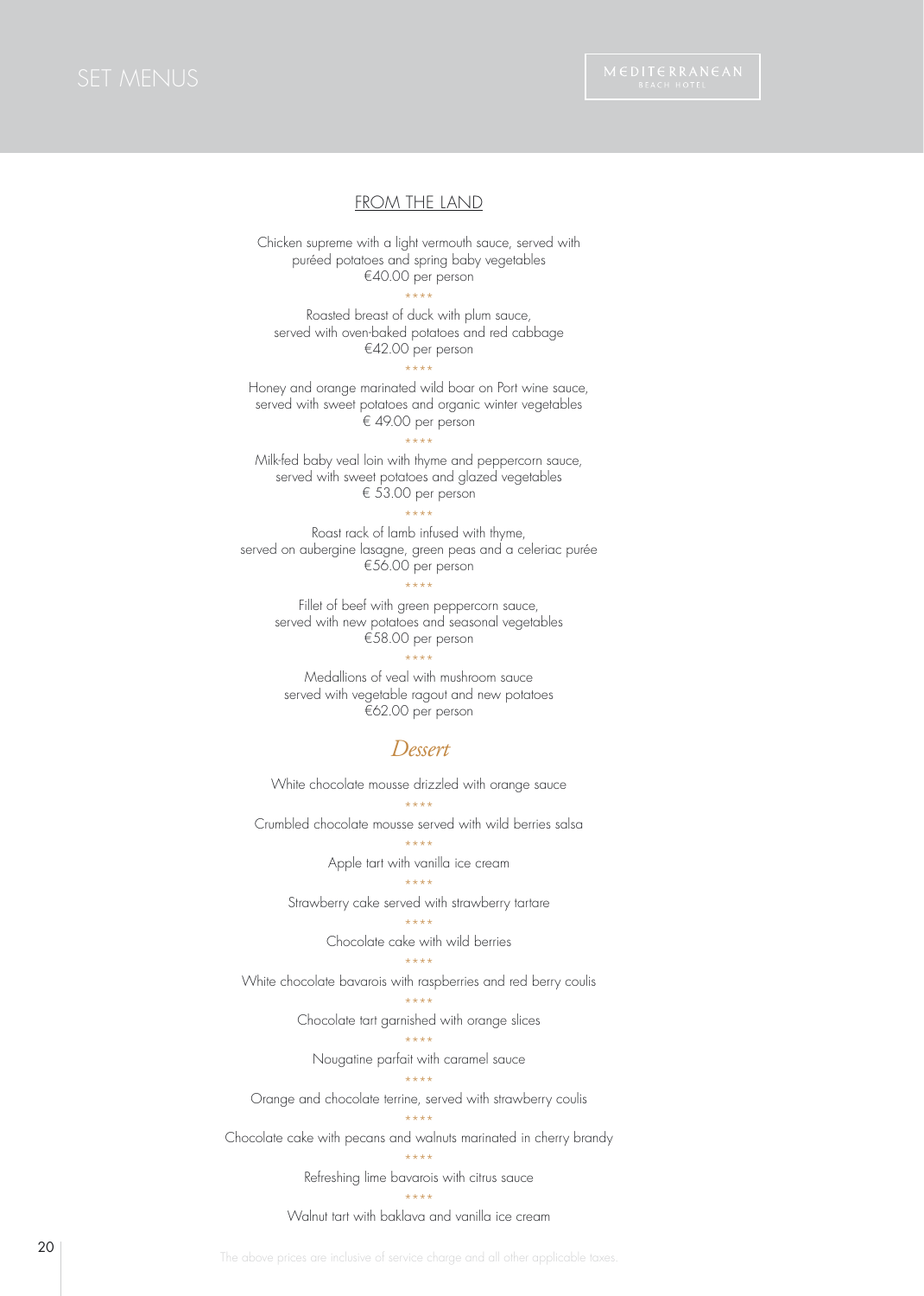#### (for minimum 20 guests and maximum 100 guests)

Delicatessen plate with Stilton, Provolone, Brie and Scamorza cheeses, served with crostini sticks €10.00 per person

\*\*\*\*

Assorted green leaves served with feta cheese and kalamata black olives

Tomato and mozzarella salad served with basil olive oil

Tzatziki, taramasalata and tachini dips with grilled pitta bread

Grilled halloumi, grilled village sausage and grilled mushrooms €12.00 per person

\*\*\*\*

Green leaves served with goat's cheese, pomegranate, mango, dried figs and honey-glazed balsamic vinegar

Mozzarella burrata served with baby rocket leaves, fresh herbs cherry tomatoes, dried fruit and a fresh basil-pesto dressing

Ravioli stuffed with ricotta cheese and sundried tomatoes

Aubergines with tomatoes and mozzarella Parmigiana-style

Grilled octopus drizzled with extra virgin olive oil and fresh lemon

Grilled calamari marinated with chilli, garlic and black pepper €14.00 per person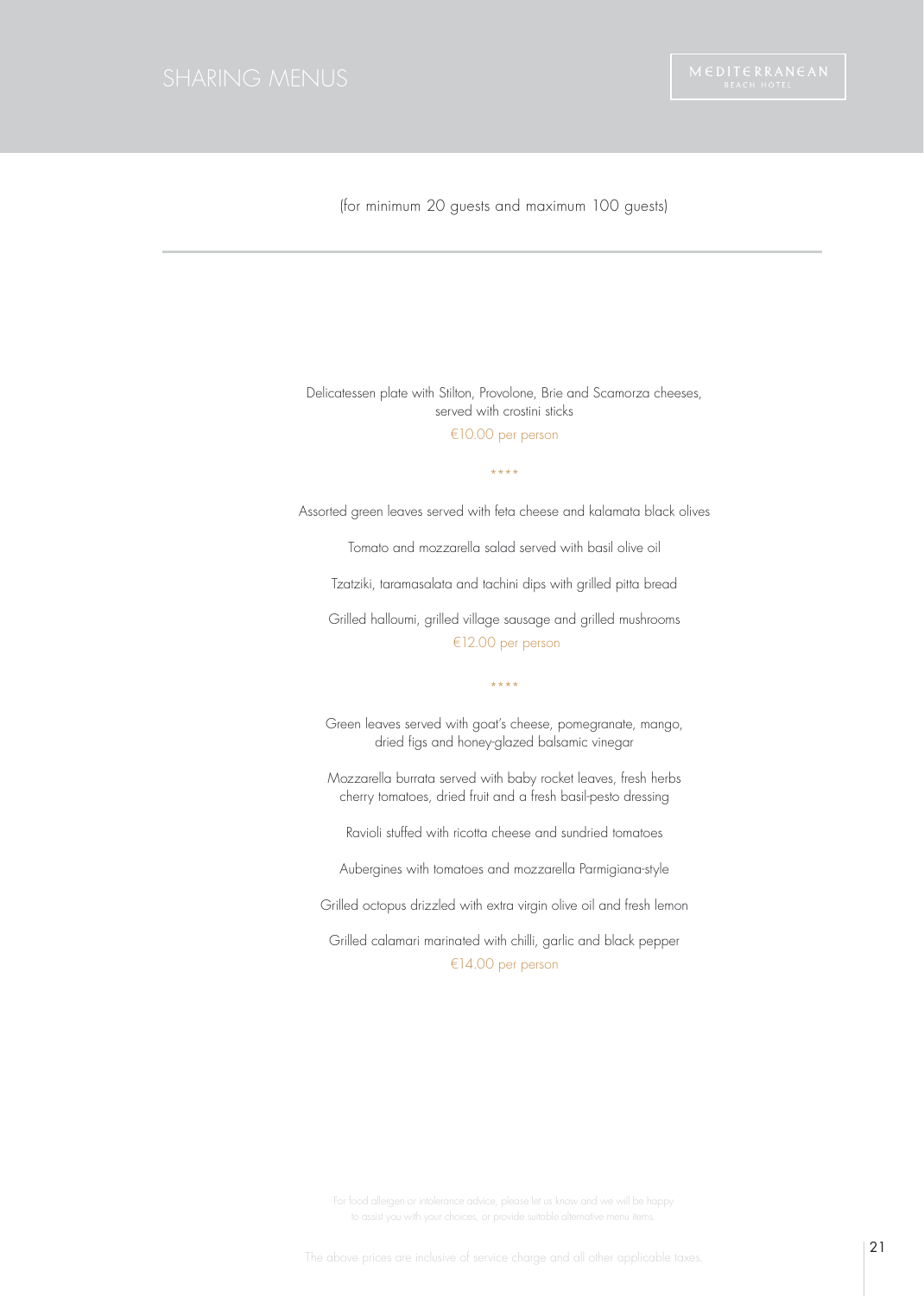# *"LET US CELEBRATE THE OCCASION WITH WINE AND SWEET WORDS" — PLAUTUS*

# Collaboratively crafted by our Sommerlier and Executive Chef

Our Sommelier will be happy to assist you in perfectly matching the food dishes selected with the best wine choice accordingly, resulting in order to maske your culinary experience truly memorable.

| • 1/4 bottle of Cyprus wine or 1 local beer or 1 soft drink<br>and 1/2 bottle of local mineral water                                   | ORDINARY<br>€6.00 | SEIECTED<br>€9.00 |
|----------------------------------------------------------------------------------------------------------------------------------------|-------------------|-------------------|
| • 1/2 bottle of Cyprus wine or 2 local beers or 2 soft drinks<br>and 1/2 bottle of local mineral water                                 | €9.00             | €12.00            |
| • Unlimited quantity of Cyprus wine, beers, soft drinks<br>and mineral water                                                           | €13.50            | €16.00            |
| • Selection of local digestives, including Filfar orange<br>Liqueur, Nama liqueur, Commandaria, brandy<br>and Zivania (4cl per person) | €6.00             | N/A               |
| • Freshly brewed filter coffee                                                                                                         | $\in$ 2.50        | N/A               |

### *On Consumption*

Beverages are charged on a consumption basis as per the hotel's beverages price list. If you wish to look at our Wine Menu with its wide range of local and international labels, our Banqueting Manager will be delighted to recommend what will best suit your selected menu.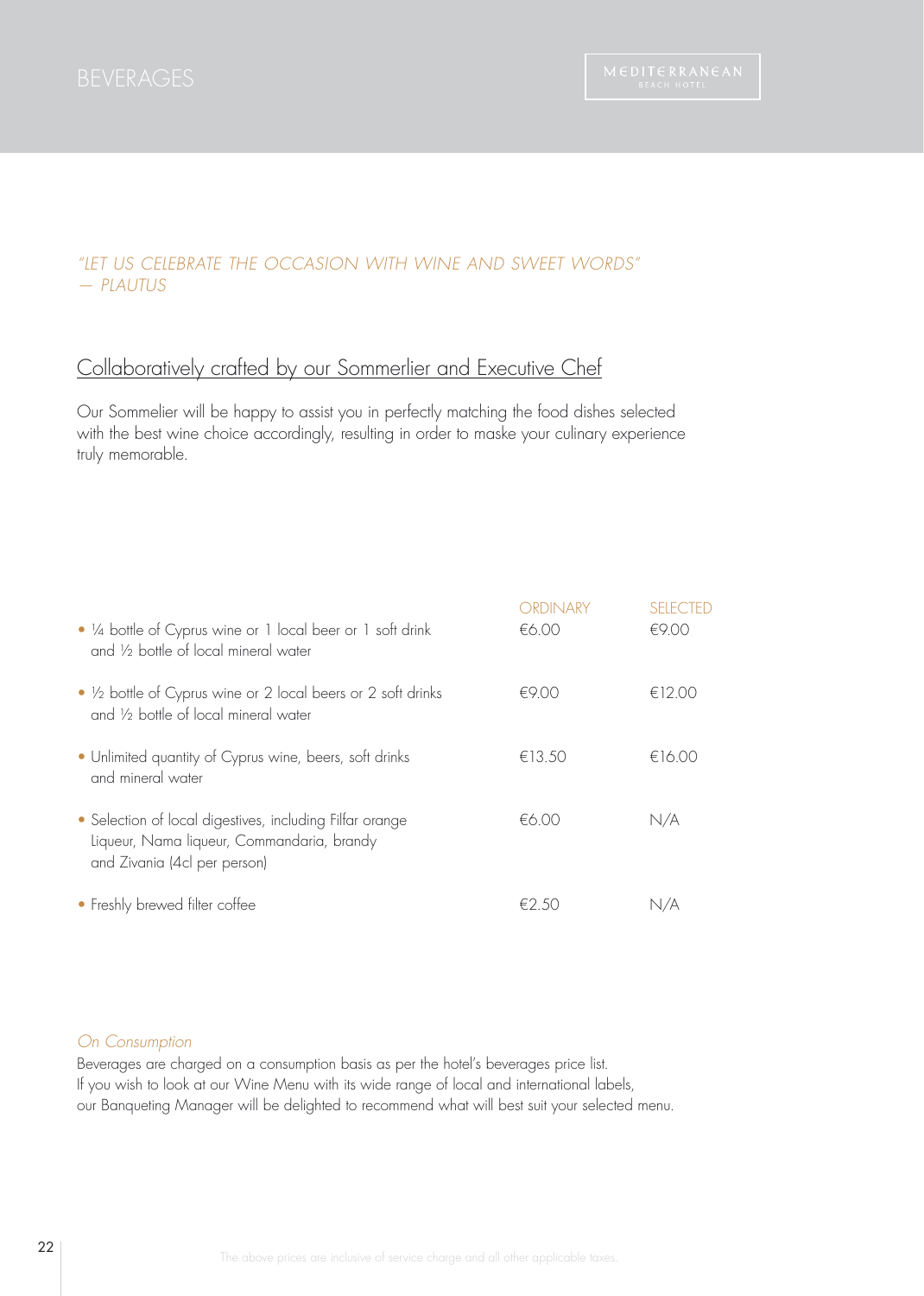# Coffee & Tea Moments

| THE BASICS (per person):                                                                                                                                                                                                                                                                                                                                 |       |
|----------------------------------------------------------------------------------------------------------------------------------------------------------------------------------------------------------------------------------------------------------------------------------------------------------------------------------------------------------|-------|
| • Freshly brewed coffee<br>· Instant coffee, and decaffeinated coffee<br>• Selection of teas and infusions<br>• Orange juice<br>• Naturally flavoured water (lime/mint)                                                                                                                                                                                  | €4.00 |
| PICK 'N' MIX (price per item, per person):                                                                                                                                                                                                                                                                                                               |       |
| • Homemade biscuits and dry cakes<br>• Fresh orange juice<br>• Chocolate brownies<br>• Dried fruit<br>• Muffins                                                                                                                                                                                                                                          | €2.00 |
| • Mini croissants and Danish pastries<br>• Selection of 2 savoury pastries (sausage, spinach, cheese, and olive pies)<br>• Energy bars<br>• Yoghurt (light and fruity)<br>• Mini dark, milk, and white chocolates<br>• Chocolate bite-sized wafer cookies<br>• Mixed candy bowl, honey, and hazelnut popcorn<br>• Brioche with chocolate-hazelnut spread | €3.00 |
| • Sliced seasonal fruit platter<br>• Chilled vegetable shooters with dips<br>• Fresh fruit skewers<br>• Cold finger sandwiches (2 per person   selection of smoked salmon, chicken and tomato,<br>roast beef and remoulade, shrimps and avocado, and halloumi chesse with mint)<br>• Gluten-free cake<br>• Mini chocolates with stevia                   | €4.00 |

# Supplement for running coffee break:

Half day (3 - 5 hours)  $63.00$  per person Full day  $(5 - 8 \text{ hours})$   $\epsilon$  5.00 per person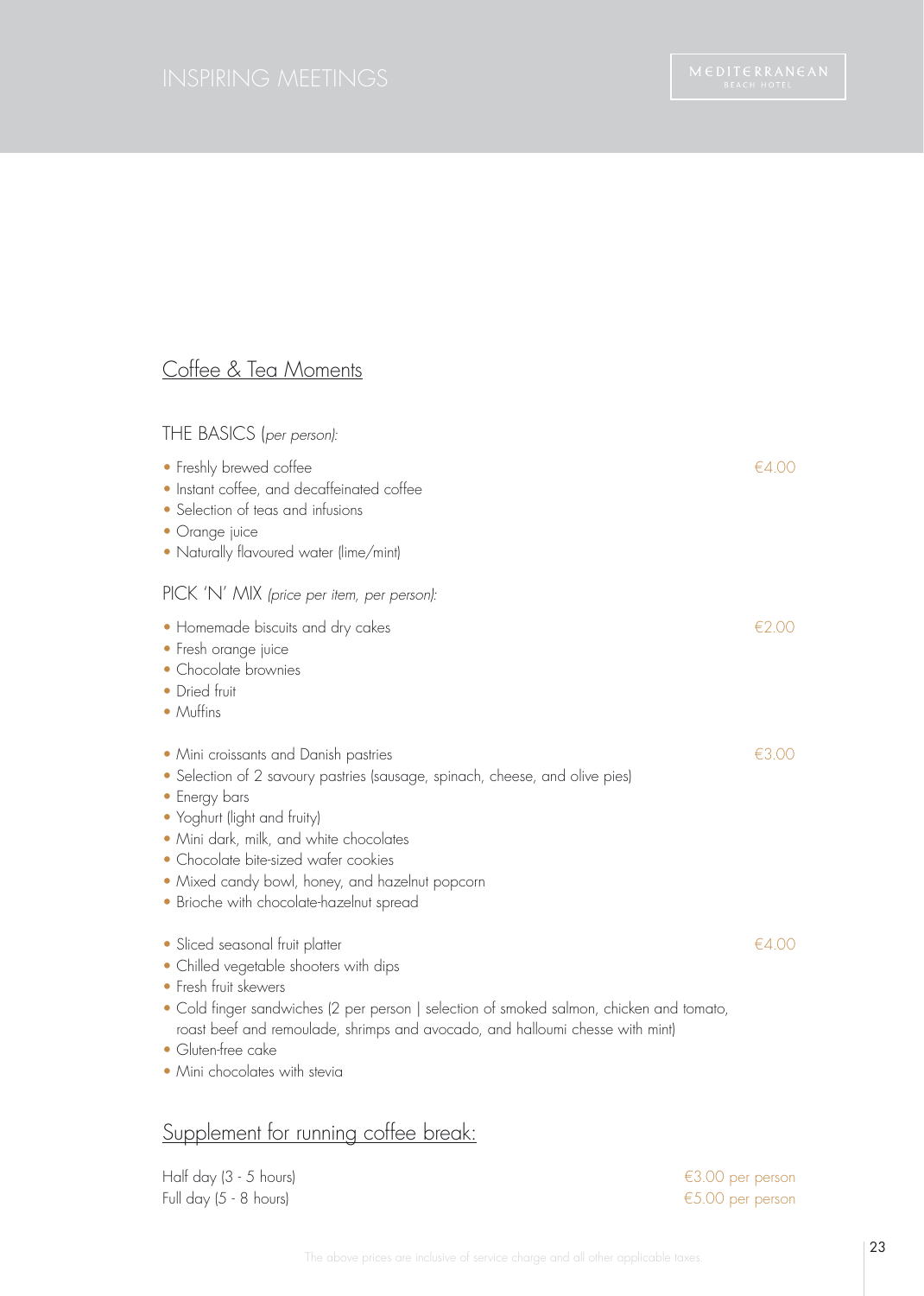| <b>INDOOR</b><br><b>VENUES</b>                      | <b>IONIA HALL</b> | <b>AEGEAN</b> I    | <b>AEGEAN II</b> | <b>AEGEAN III</b>  | <b>AEGEAN</b><br><b>FOYER</b> | <b>KARAVI</b>      |
|-----------------------------------------------------|-------------------|--------------------|------------------|--------------------|-------------------------------|--------------------|
| LENGTH x<br><b>WIDTH</b>                            | $14m \times 12m$  | $21.5m \times 12m$ | $1 \ln x$ $7m$   | $12m \times 7.3m$  | 13.75m x 7m                   | $4m \times 6.30m$  |
| <b>HEIGHT</b>                                       | 5.7m              | 3m                 | 3m               | 3m                 | 3m                            | 2.5m               |
| SQUARE<br><b>METRES</b>                             | 168m <sup>2</sup> | 258m <sup>2</sup>  | 77m <sup>2</sup> | 87.6m <sup>2</sup> | 96.25m <sup>2</sup>           | 25.2m <sup>2</sup> |
| <b>THEATRE</b>                                      | $150$ pax         | $270$ pax          | 50 pax           | 60 pax             | N/A                           | 30 pax             |
| <b>CLASSROOM</b>                                    | 90 pax            | $140 \text{ pax}$  | 36 pax           | 42 pax             | N/A                           | 16 pax             |
| <b>BOARDROOM</b>                                    | 60 pax            | $100$ pax          | 30 pax           | 34 pax             | N/A                           | 18 pax             |
| "U" SHAPE                                           | 45 pax            | $60$ pax           | 30 pax           | 36 pax             | N/A                           | 16 pax             |
| <b>BUFFET</b><br><b>DINNER</b>                      | $120$ pax         | $170$ pax          | 60 pax           | 70 pax             | N/A                           | N/A                |
| <b>SET MENU</b><br><b>DINNER</b>                    | $120$ pax         | 170 pax            | 60 pax           | 70 pax             | N/A                           | N/A                |
| <b>DINNER</b><br><b>WITH ROUND</b><br><b>TABLES</b> | 90 pax            | $150$ pax          | 50 pax           | $60$ pax           | N/A                           | N/A                |
| <b>WEDDING</b><br><b>RECEPTION</b>                  | 1.500 pax         | 2.500 pax          | N/A              | N/A                | 200 pax                       | N/A                |
| <b>DANCE</b><br><b>FLOOR</b>                        | 20 <sup>m²</sup>  | 30 <sub>m²</sub>   | N/A              | N/A                | N/A                           | N/A                |
| <b>RENTAL</b><br>(FULL DAY)                         | €450.00           | €550.00            | €300.00          | €300.00            | €300.00                       | €300.00            |
| RENTAL*<br>(HALF DAY)                               | €315.00           | €380.00            | €200.00          | €200.00            | €200.00                       | €200.00            |

\* Half day use of venues and rental charges only apply when other services are used.

In all other cases, the full day charge applies.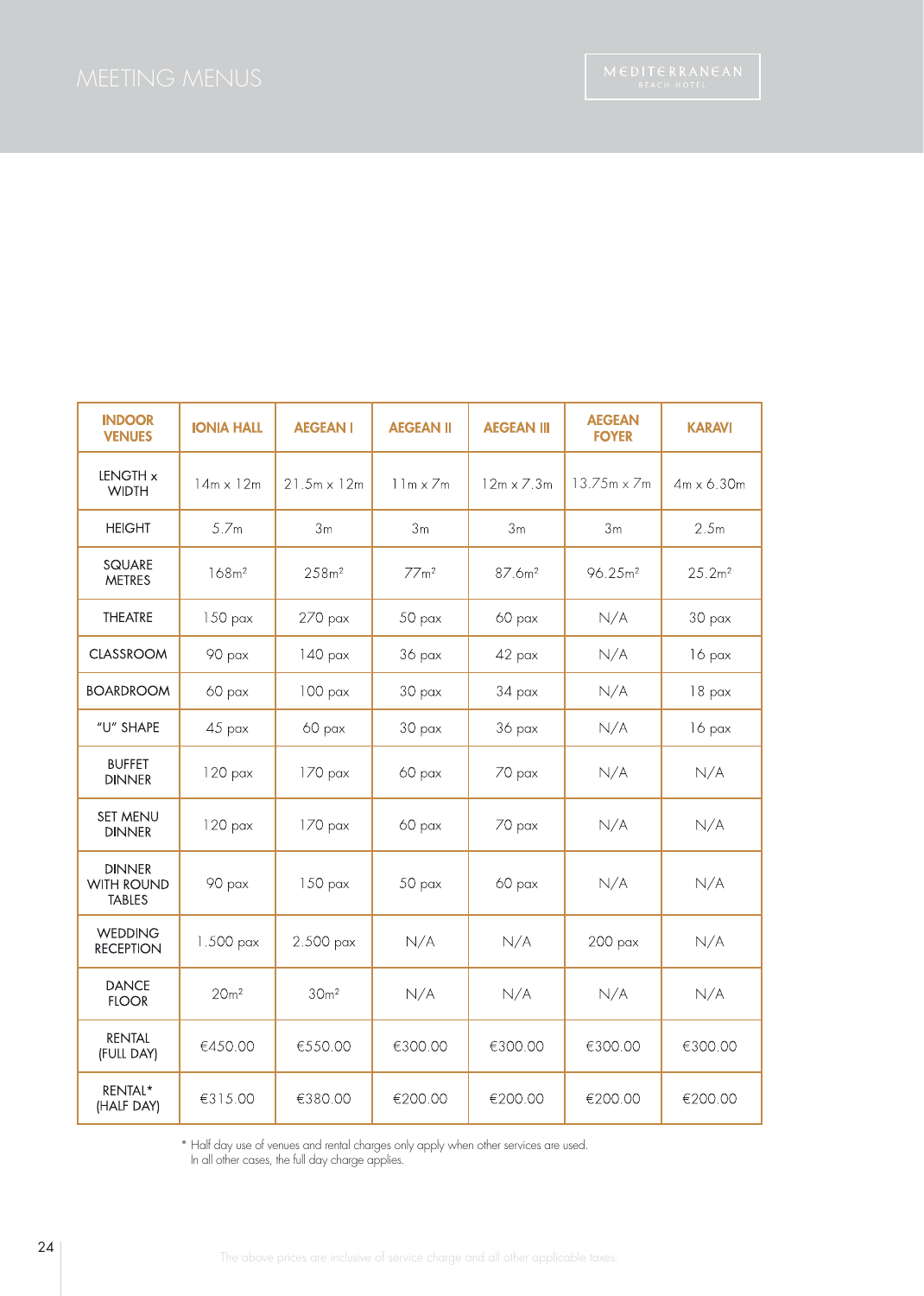

**IONIA HALL** 





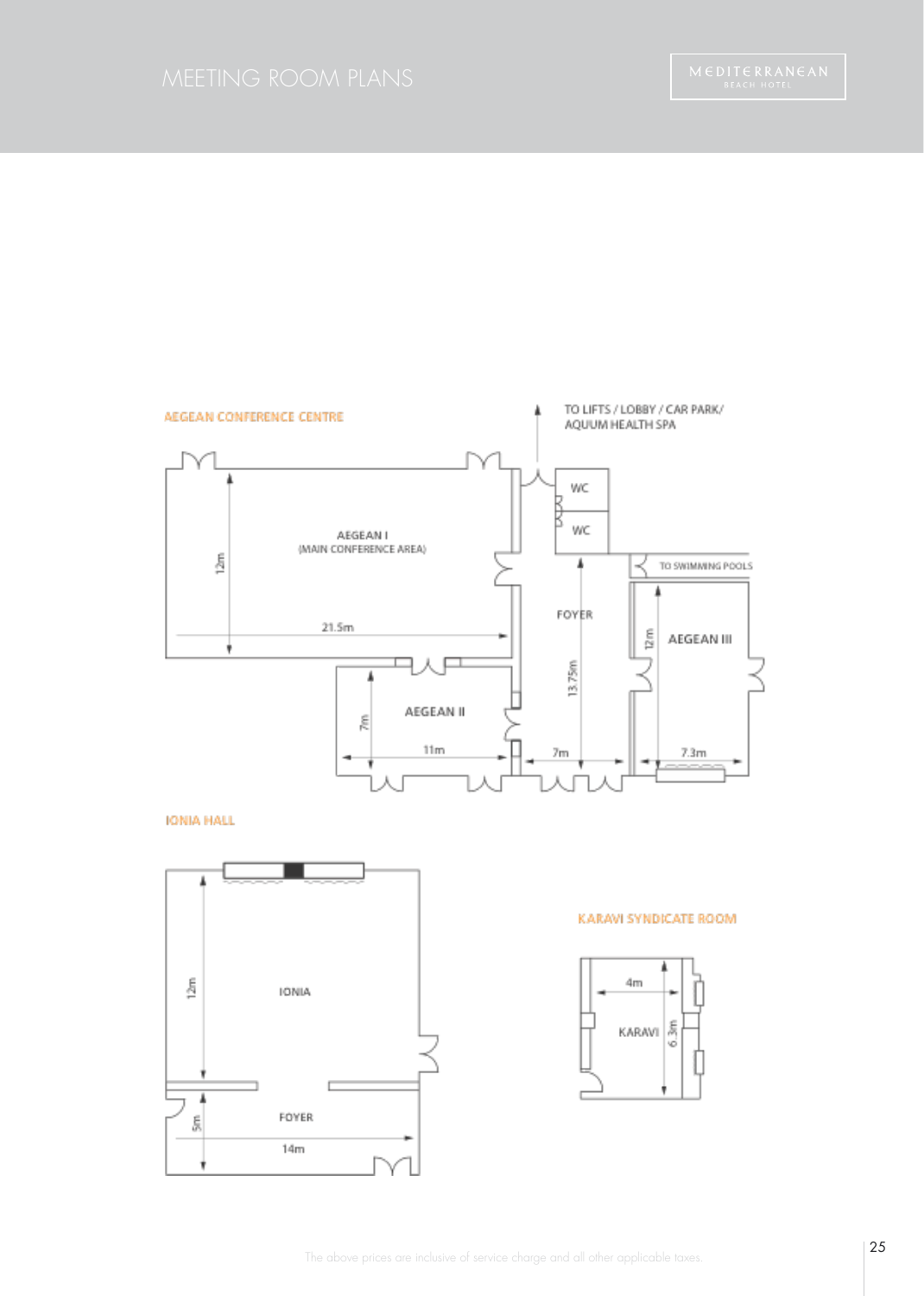The following equipment may be provided upon request with our compliments:

- 1 Laser pointer
- 1 Podium/lectern stand
- 2 Flipcharts with pad and markers
- Extra pad for flipchart (x25 pages)
- 1 Dry wipe whiteboard
- 1 Screen (1.5m x 1.2m)
- 1 Screen (2m x 1.5m)
- 1 P.A. acoustic system with 2 speakers and 1 microphone
- 1 P.A. acoustic system with 4 speakers (up to 12 channels)
- 1 Set of 2 speakers
- 1 Floor-standing wired microphone
- 1 Table-wired microphone
- 1 Wireless microphone
- 1 Lapel microphone system
- 1 DVD player
- 1 CD player
- 1 LCD Video and Data Projector

#### EQUIPMENT AT A CHARGE • 32" LCD TV Unit • 42" LCD TV Unit • Portable computer (laptop) • ISDN line in Conference Room (includes installation and connection calls) • ADSL line in Conference Room Per Day €90.00 €90.00 €100.00 €180.00 €260.00

#### **OTHER SERVICES**

- Simultaneous translation system, upon request (including translation booths; up to 4 languages)
- Secretarial Services

| £2000  |
|--------|
| £2.50  |
| €2.50  |
| $f$ 00 |
|        |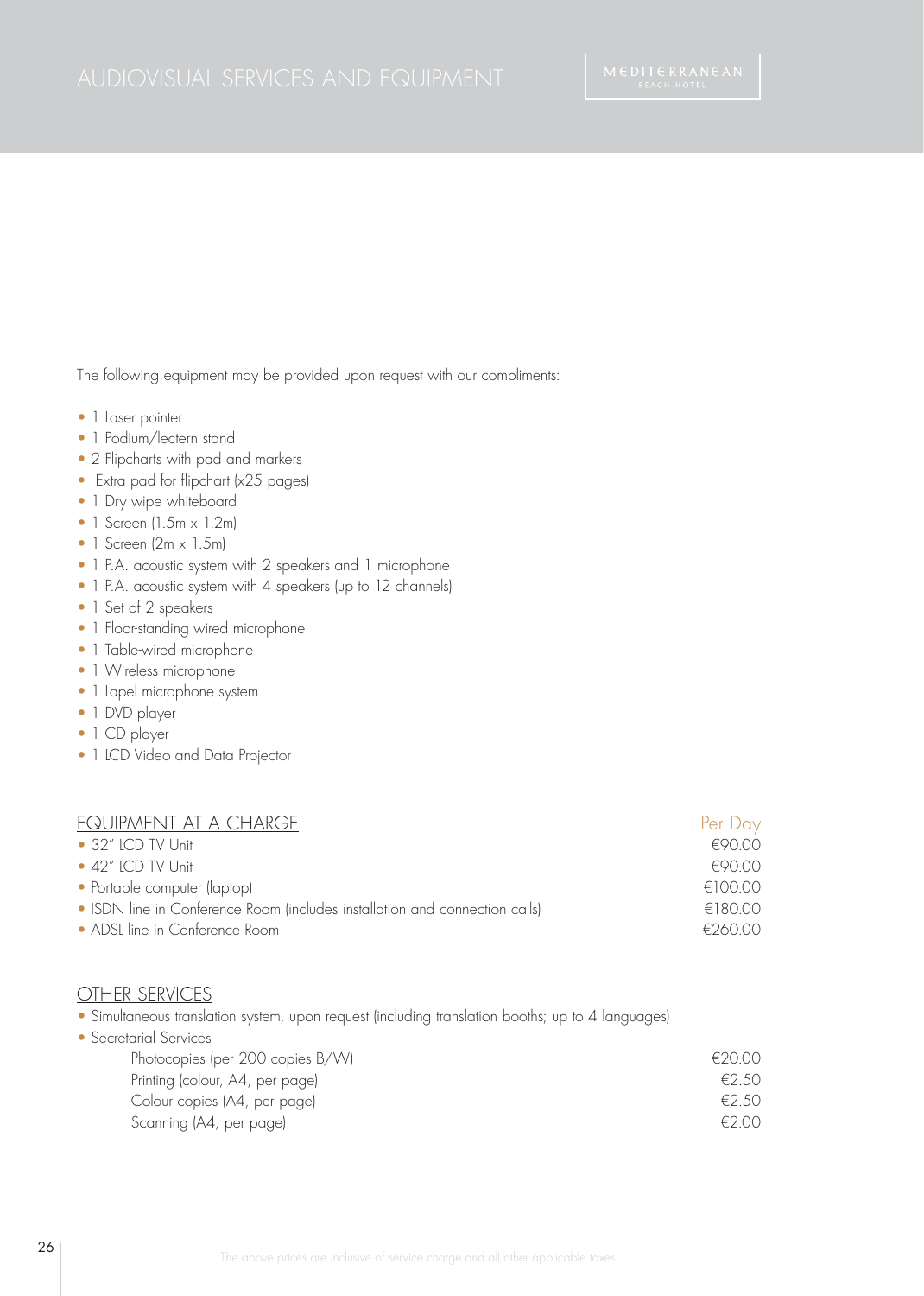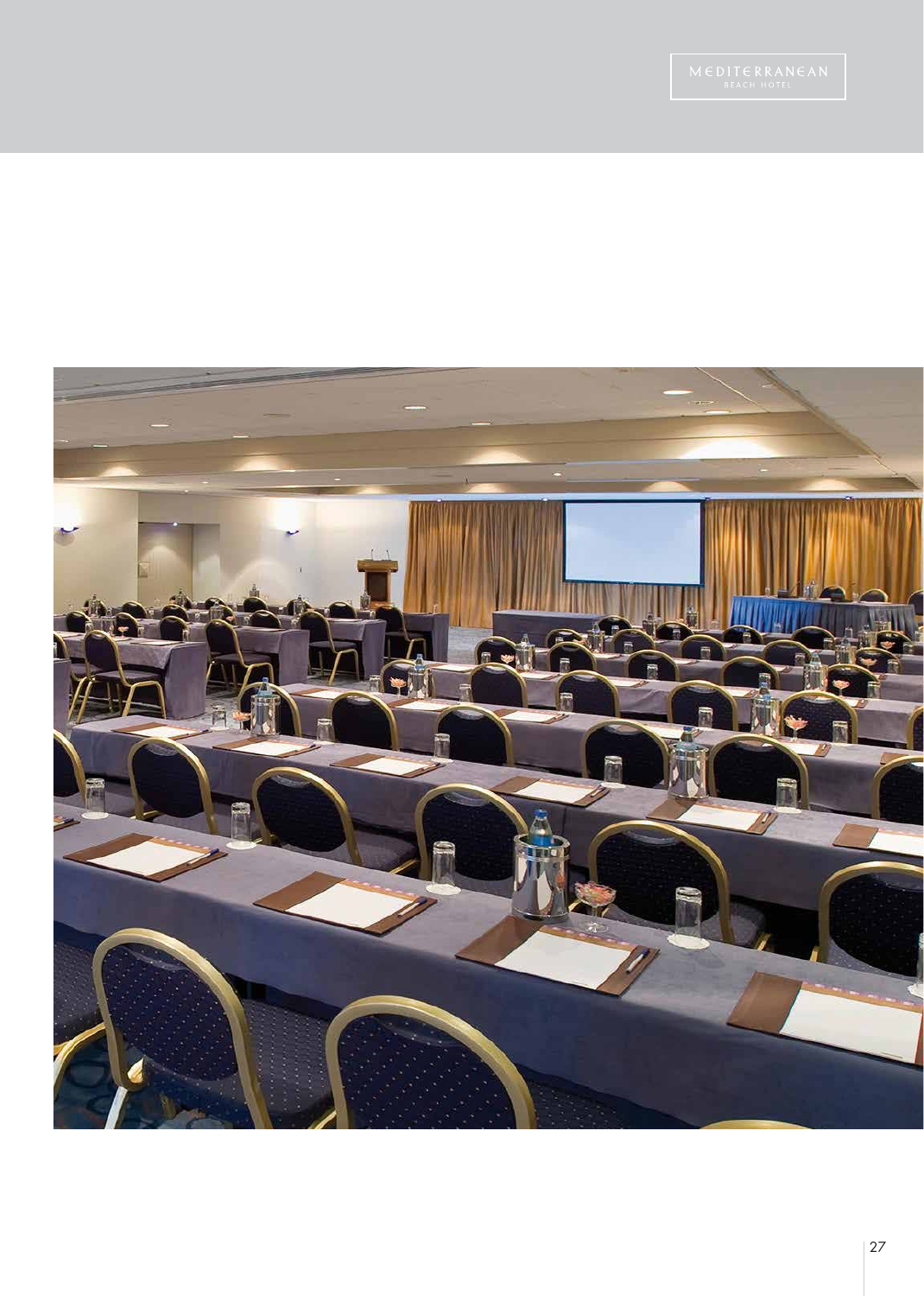#### *Guests Numbers:*

• Should the function last more than one day, with the number of guests varying, please attach itinerary programme.

• The customer should notify the hotel in writing with the names of the persons authorised to sign for any extras not included in the agreement.

• Please provide provisional numbers at the time of booking. The hotel reserves the right to agree to a minimum number to be charged for the event at this time. Commercial clients will be charged for the contracted numbers of guests; the hotel reserves the right to charge for agreed numbers, should there be a shortfall on numbers.

• Final confirmation of the number of participants should be given four (4) days before the event.

• This number should be no less than 80% of the first quoted number, otherwise the hotel reserves the right to adjust quoted rates accordingly.

• The final charge will be based on this final number with a 5% deviation: e.g. if the final confirmed number is 200 guests, the minimum amount of participants to be charged will be 190 guests. The hotel will be obliged to be prepared for 210 guests. Still, all participants over and above the final number will be charged.

• A pro forma invoice based on the figures given three weeks prior will be forwarded to you two weeks prior to the event.

• A meeting will be arranged one week prior to the event with our Banqueting Manager to re-check and finalise all details.

#### *Food and Beverage Consumption Policy:*

No wines, spirits, food or any other beverage may be brought into the hotel or its grounds by (or on behalf) of the client or indeed any guests for consumption within the hotel premises.

#### *Entertainment:*

• The Mediterranean Beach Hotel will only take responsibility for entertainment if our Banqueting Manager has booked it.

• Any other arrangements are to be made between the 'Client' and 'Company', subject to the hotel's prior approval.

• The customer should inform the hotel of any musicians or any other type of third-party entertainment and for any kiosk or other technical installations that may be required.

• The hotel reserves the right to prevent the entrance to any third party, in order to ensure the smooth operation of the hotel.

• Performance times are limited to the following finishing times: Monday-Thursday 01:00, Friday-Saturday 01:30, Sunday and public holidays 01:00.

#### *Substitutes and Location:*

• The hotel reserves the right to substitute any product if the product requested is not readily available.

• The hotel also reserves the right to relocate any function to accommodate final numbers or in the case of any refurbishment requirements.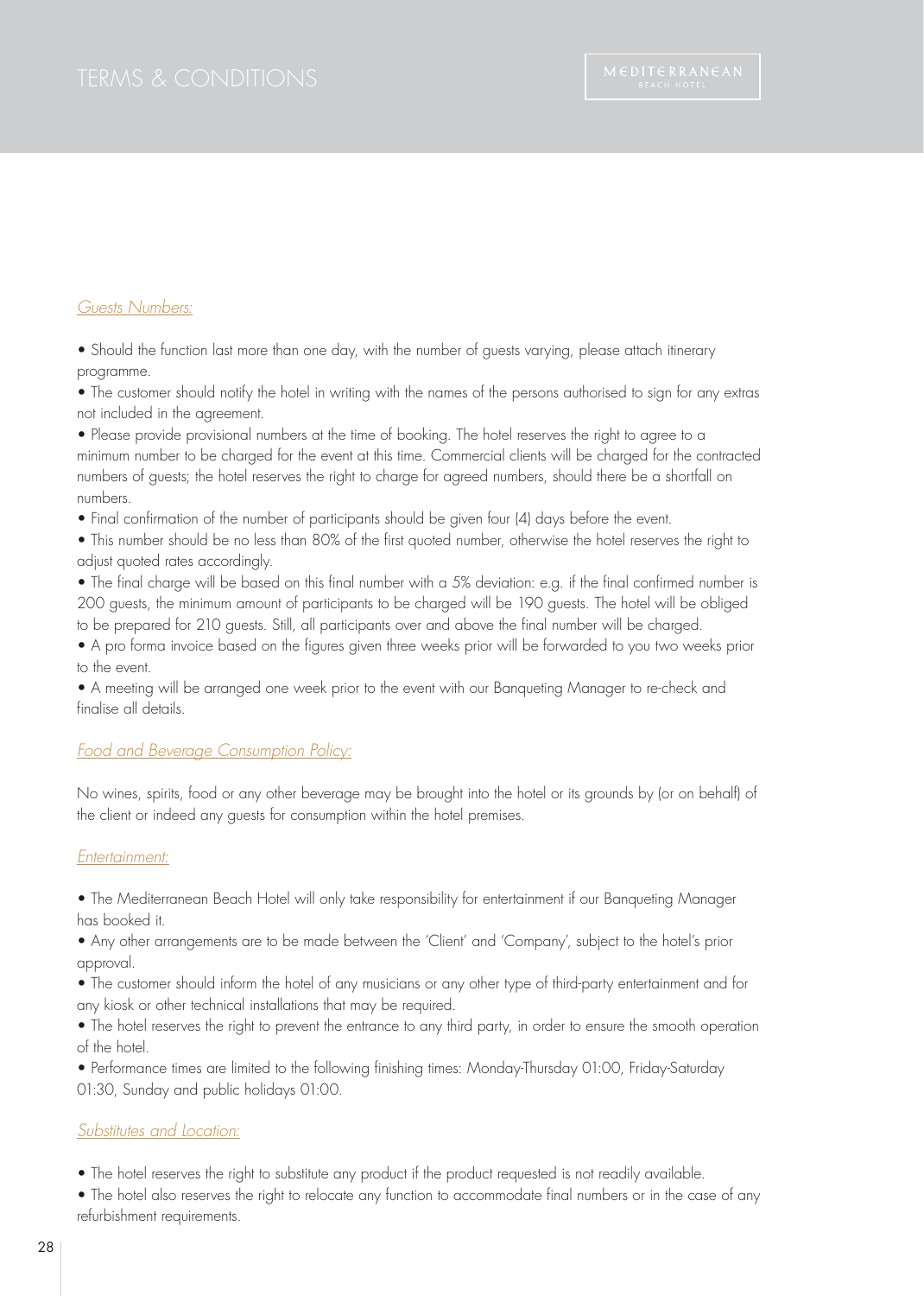#### *Damage:*

• The Client shall be responsible to the Company for any damage caused to the allocated rooms or furnishings, utensils, and equipment therein, or to the hotel generally, by any act, default or neglect of the Client or any sub-contractor, employee or guest of the Client, and shall pay to the Company on demand the amount required to make good or remedy any such damage.

#### *Advertising:*

• The Client shall not use the Mediterranean Beach Hotel's name or trademarks without prior written permission.

#### *Signage:*

 • The Client may install signs or panels or posters related to the event in areas and positions approved by the hotel.

#### *Etiquette:*

• The hotel reserves the right to judge acceptable levels of noise or behaviour of the Client, his/her guests, representatives or contractors (including, but not limited to, persons engaged by the Client to provide entertainment or other services). The Client must ensure compliance with the hotel's direction as to noise or behaviour.

• The hotel reserves the right:

-To exclude or eject any person from the event or from the hotel if it reasonably considers such person to be objectionable, and

-To terminate the contract and stop the event without liability for any refund or compensation, in order to prevent or terminate unacceptable noise or behaviour, if necessary.

- Confetti in and around the gardens of the hotel is not permitted.
- Any kind of fireworks in the indoor areas or restaurants is not permitted.
- Smoking is not permitted in any of the indoor areas of the hotel.

#### *Licensing:*

• Where the function involves the performance of literary, dramatic, or musical works and/or the playing or showing of copyrighted sound-recorded films, and/or the broadcasting of other material, the Client hereby warrants that they will, prior to the date of the function, obtain all necessary licenses or permissions required. The Client shall indemnify the Mediterranean Beach Hotel if they fail to obtain such licences or permission.

#### *Liability:*

• The Mediterranean Beach Hotel shall not be liable to the Client for any damage or loss when the booking has to be cancelled by the hotel in cases of negligence, breach of duty, or other wrongful act or omission, of any independent contractor engaged by the Mediterranean Beach Hotel or the Client.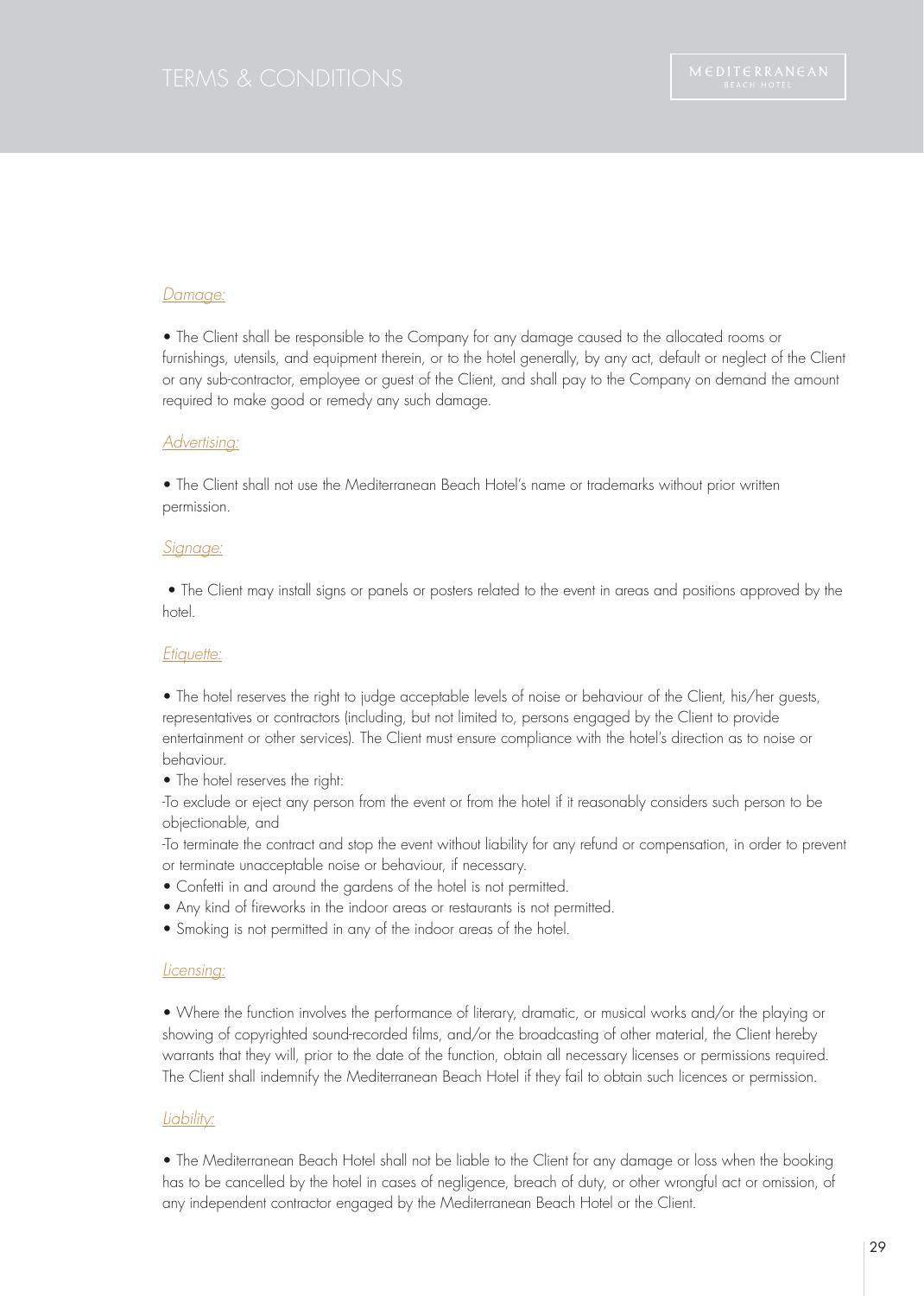• The Client shall be liable for any loss or damage to the Mediterranean Beach Hotel's property, or injury to persons including the hotel's staff, and shall indemnify the Mediterranean Beach Hotel against any other loss or liability arising from the function. All audio-visual equipment provided by the hotel has to be returned in the same working order as received. If the Client fails to do so, charges will apply.

#### *Deliveries:*

• If you would like to have material delivered for your event, please advise the hotel of the number of boxes expected and the following information:

-Date of meeting -Company name -Name of on-site contact -Time of delivery

#### *General Terms and Conditions:*

• In case any of the above terms and conditions are unfulfilled by the Client, the hotel reserves the right to cancel the whole event, and without obligation to return the down payment.

• The function's quotation issued by the hotel will be considered as part of this agreement when submitted and signed by the Client.

#### *External Supplies/Services:*

• The Mediterranean Beach Hotel will only take responsibility for services booked or provided by the hotel.

• The hotel reserves the right to prevent the entrance to any third parties, in order to ensure the smooth operation of the function.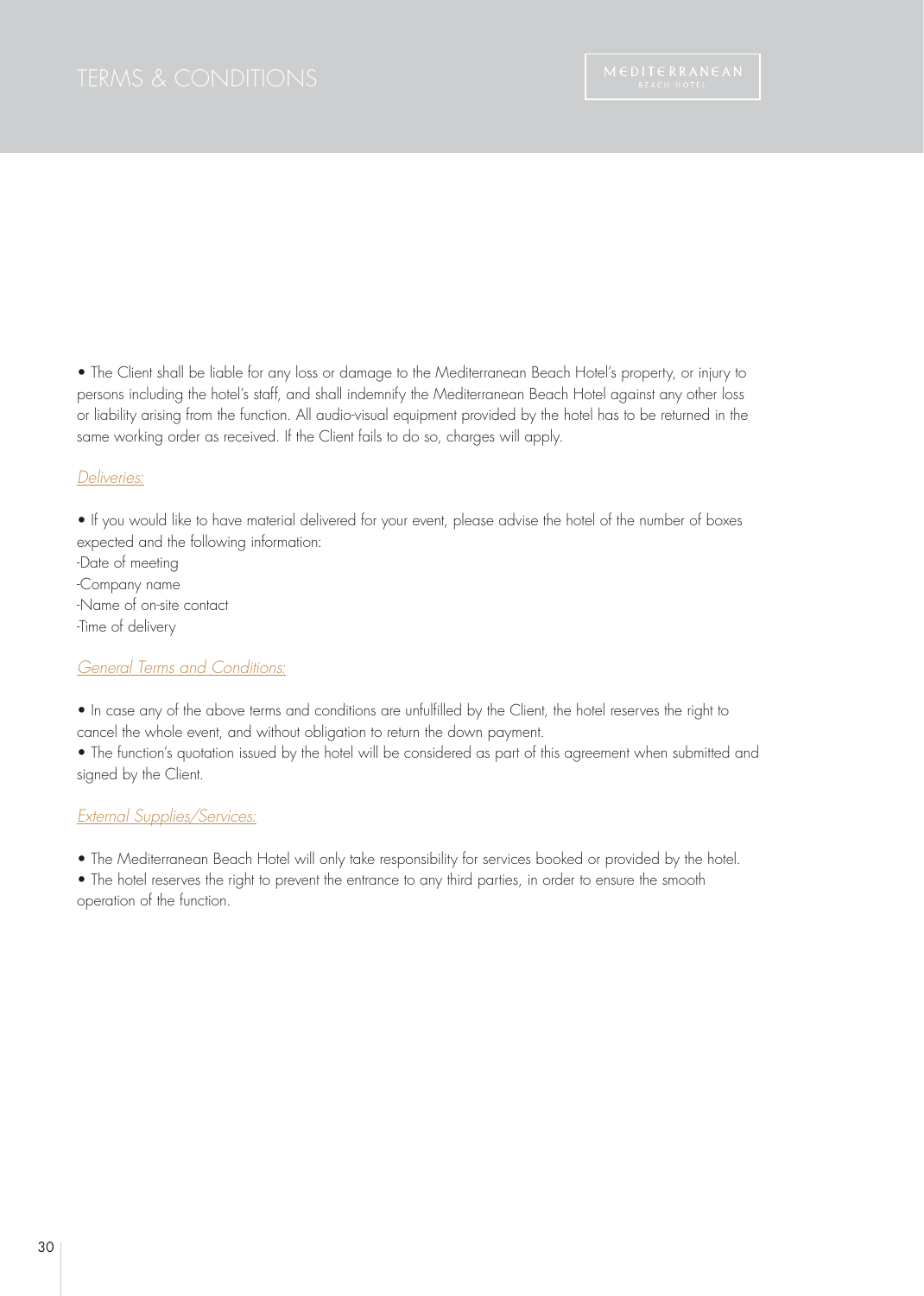| Client:                                                                | Country: |
|------------------------------------------------------------------------|----------|
| <b>Transportation</b>                                                  | Cyprus   |
| • Sixt Rent a Car                                                      |          |
| <b>Accountancy</b>                                                     | Cyprus   |
| $\bullet$ KPMG                                                         | Cyprus   |
| • PKF Savvides                                                         |          |
| Consultancy                                                            | Cyprus   |
| • SELK-CIBA                                                            | Cyprus   |
| • Fraser Mackinlay                                                     |          |
| Commercial                                                             |          |
| $\bullet$ LIDL                                                         | Cyprus   |
| • CTC Argosy                                                           | Germany  |
| • Coca Cola                                                            | Cyprus   |
| • Malloupas & Papacostas                                               | Cyprus   |
| $\bullet$ Eureka                                                       | Cyprus   |
| · Laiko Cosmos                                                         | Cyprus   |
| • Vassos Eliades                                                       |          |
| Information Technology                                                 | Cyprus   |
| • NewCyTech                                                            | Cyprus   |
| • Data Protection                                                      | Israel   |
| • AMDOCS                                                               | Cyprus   |
| • Premier Soft                                                         | Cyprus   |
| • Openway Technologies                                                 |          |
| Telecommunications                                                     | Cyprus   |
| $\bullet$ CYTA                                                         | Europe   |
| • International Communication Sciences and Technology Association ICST |          |
| Pharmaceuticals/Medical                                                | Cyprus   |
| • Cyprus Doctors Association                                           | Cyprus   |
| • Limassol Dentist Association                                         | Cyprus   |
| • Pancyprian Organization of People with Kidney Disorders              | Cyprus   |
| • Novartis                                                             | Cyprus   |
| · Medochemie                                                           | Cyprus   |
| • Anti-Cancer Society                                                  | Travel   |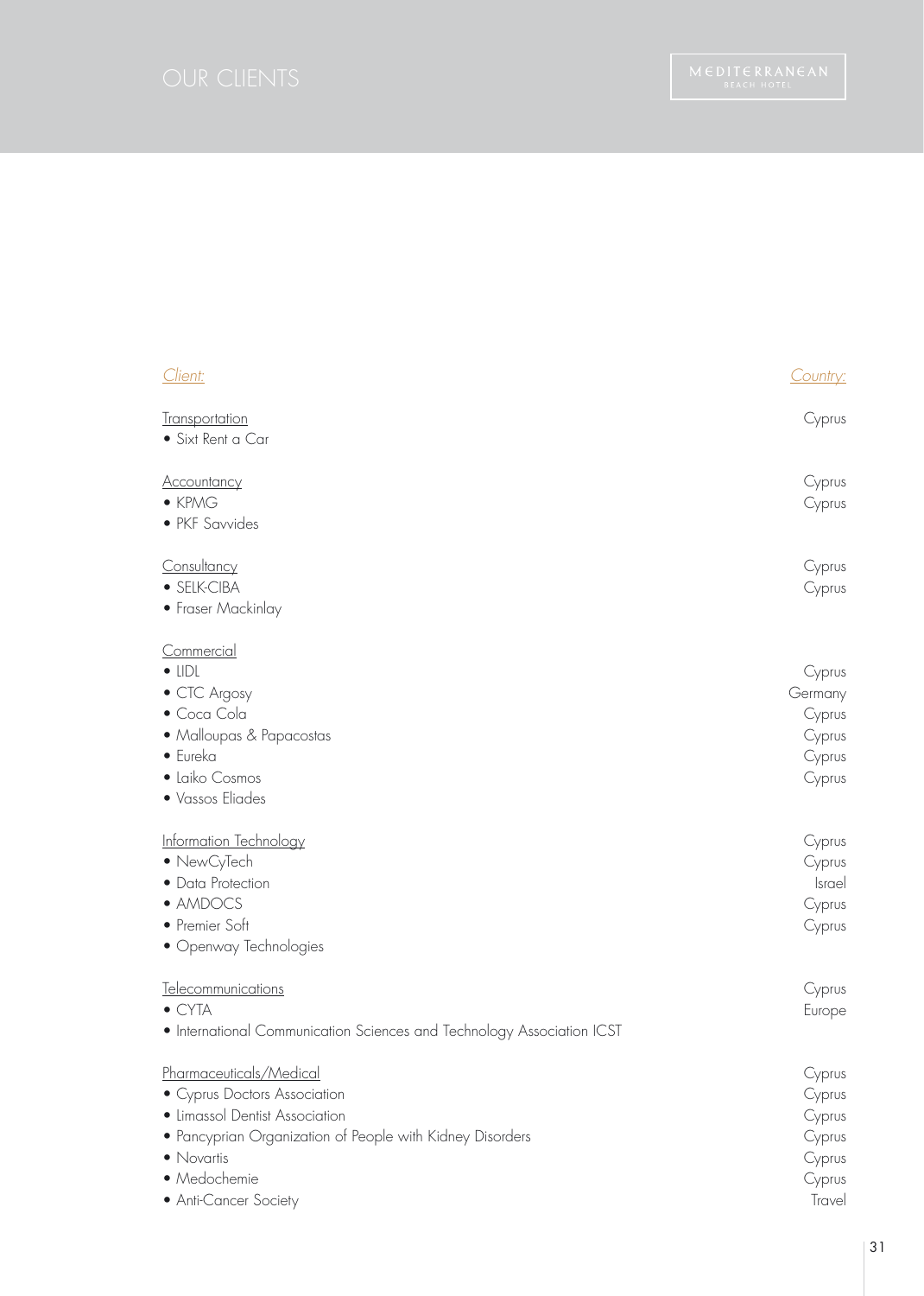# *Client:*

| <b>Travel</b>                       |                |
|-------------------------------------|----------------|
| • Summertimes                       | European Union |
| • Attica Holidays                   | Cyprus         |
| • Top Kinisis                       | Cyprus         |
| • Knossos Travel                    | Cyrpus         |
| $\bullet$ Tui                       | UK             |
| • Amathus                           | Cyprus         |
| • Travel Plus                       | Cyprus         |
|                                     |                |
| Institutions                        |                |
| • Frederick Institute of Technology | Cyprus         |
| • University of Cyprus              | Cyprus         |
| Governmental and Public Sector      |                |
| • Ministry of Education             | Cyprus         |
| $\bullet$ OELMEK                    | Cyprus         |
| • National Police                   | Cyprus         |
| $\bullet$ STEK                      | Cyprus         |
| $\bullet$ CYHMA                     | Cyprus         |
| • CYMEPA                            | Cyprus         |
| $\bullet$ CYS                       | Cyprus         |
| Banking                             |                |
| • Bank of Cyprus                    | Cyprus         |
| • Hellenic Bank                     | Cyprus         |
| • Cooperative Bank of Limassol      | Cyprus         |
| • Central Bank of Cyprus            | Cyprus         |
| • Lloyds Bank                       | Cyprus         |
| <i><u><b>Insurance</b></u></i>      |                |
| • ASBISc Enterprises PLC            | Cyprus         |
| • Prime Insurance                   | Cyprus         |
| • Trust International Limited       | Cyprus         |
| <b>Various</b>                      |                |
| • Cyprus Sommeliers Association     | Cyprus         |
| · David Sallon                      | Cyprus         |
| · Cuba mi Salsa                     | Cyprus         |
| $\bullet$ L'Oreal                   | Cyprus         |
| $\bullet$ Bosco                     | Russia         |
| $\bullet$ Avon                      | Cyprus         |
| • Kone Elevators                    | Union          |
| • Linde Gas                         | Cyrpus         |
| • Rialto Theater                    | Cyprus         |
| • Booking.com                       | Cyprus         |
| • Honeywell                         | Cyprus         |
| · Shisheido                         | Russia         |